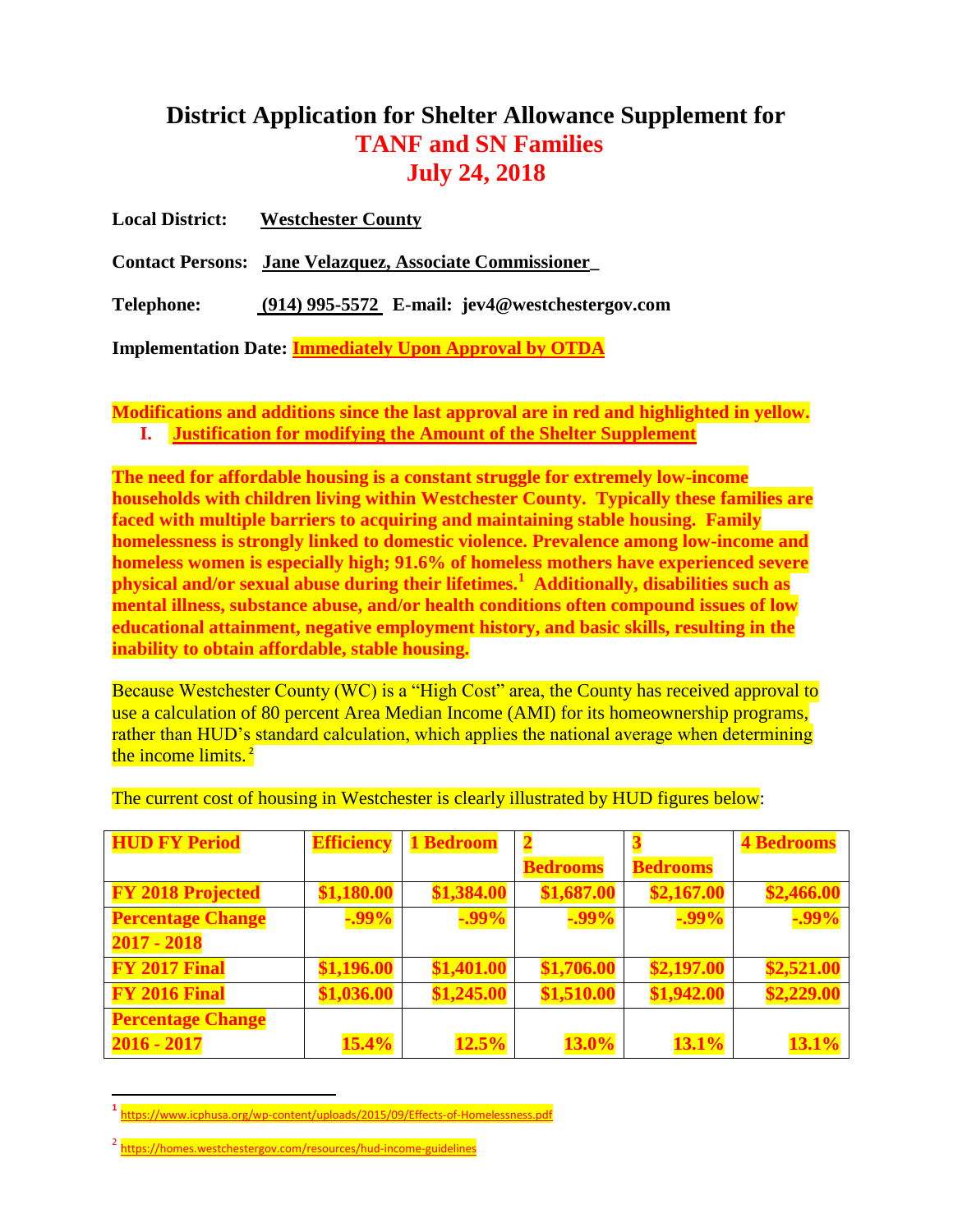Once stabilized and in affordable housing, individuals and families can then focus on longer-term objectives such as family reunification, education and employment.

**II. Amount of Adjusted Shelter Supplement (for example: Household Size, Shelter Maximum Supplement Amount**):

**The current amendment involves a change in the amount of the Shelter Supplement that households will be eligible for based on household size and there has also been a change in the maximum amounts allowed to be contributed by the household/third party per month. Housing is at a premium and as families get larger it becomes increasingly difficult to find appropriate and affordable housing.** 

**Families deemed eligible for shelter supplement may receive an allowance equal to the difference between the standard shelter allowance and the actual rental obligation; however, the total rent allowance should not exceed the shelter standard plus 150% of the current shelter standard (Shelter Standard x 2.5) as follows:**

|                                         |                |           |                | <b>By Temporary Assistance Family Size</b> |           |                |           |
|-----------------------------------------|----------------|-----------|----------------|--------------------------------------------|-----------|----------------|-----------|
| <b>Previously approved SSP</b>          |                |           |                |                                            |           |                |           |
| <b>Family Size</b>                      | $\overline{2}$ | 3         | $\overline{4}$ | 5                                          | 6         | 7              | 8         |
| <b>OTDA Monthly TA Shelter</b>          | 314            | 426       | 479            | 533                                        | 557       | 581            | 581       |
| Standard                                |                |           |                |                                            |           |                |           |
| Max Client Contribution                 | 100            | 100       | 100            | 100                                        | 100       | 100            | 100       |
| Current SSP @ TA Standard x 2           | 628            | 852       | 958            | 1066                                       | 1114      | 1162           | 1162      |
| Maximum Monthly Rental Amount           | 728            | 952       | 1058           | 1166                                       | 1214      | 1262           | 1262      |
| Annual cost per case (DSS)              | 7,536          | 10,224    | 11,496         | 12,792                                     | 13,368    | 13,944         | 13,944    |
| <b>Updated SSP for 2018</b>             |                |           |                |                                            |           |                |           |
| <b>Family Size</b>                      | $\overline{2}$ | 3         | $\overline{4}$ | $\overline{5}$                             | 6         | 7 <sup>1</sup> | 8         |
| <b>OTDA Monthly TA Shelter</b>          |                |           |                |                                            |           |                |           |
| Standard(Std)                           | 314            | 426       | 479            | 533                                        | 557       | 581            | 581       |
| New Maximum SSP@ TA                     |                |           |                |                                            |           |                |           |
| Standard x 2.5 or                       | 785            | 1065      | 1197.50        | 1332.50                                    | 1392.50   | 1452.50        | 1452.50   |
| $(Std x150%) + Std$                     |                |           |                |                                            |           |                |           |
| <b>Maximum Client Contribution *</b>    | 150            | 150       | 150            | 200.00                                     | 200.00    | 200.00         | 250.00    |
| <b>Maximum Monthly Rental Amount</b>    | 935            | 1215      | 1347.50        | 1532.50                                    | 1592.50   | 1652.50        | 1702.50   |
| Annual cost per case (DSS) w/SSP        | 9,420          | 12,780    | 14,370         | 15,990                                     | 16,710    | 17,430         | 17,430    |
| <b>Average Monthly Shelter Cost Per</b> |                |           |                |                                            |           |                |           |
| <b>Family In Westchester County</b>     | \$4,170        | 4,170     | 4,170          | 4,170                                      | 4,170     | 4,170          | 4,170     |
| Annual Cost in Shelter @4170/mos        | 50,040.00      | 50,040.00 | 50,040.00      | 50,040.00                                  | 50,040.00 | 50,040.00      | 50,040.00 |
| Cost savings per year -                 | \$40,620       | \$37,260  | \$35,670       | \$34,050                                   | \$33,330  | \$32,610       | \$32,610  |
| <b>Shelter vs SSP</b>                   |                |           |                |                                            |           |                |           |
|                                         |                |           |                |                                            |           |                |           |
|                                         |                |           |                |                                            |           |                |           |
|                                         |                |           |                |                                            |           |                |           |

|                                                     | <b>Shelter</b><br>Cost | <b>Gross</b><br>Per Month | Federal<br>Cost<br>Per Month | <b>State Cost</b><br>Per Month<br><b>29%</b> | <b>State Cost Per</b><br>Year<br><b>29%</b> | <b>Local Cost Per</b><br><b>Month</b><br>71% | <b>Local Cost</b><br>Per Year<br>71% | <b>Total Cost</b><br>Per Year |
|-----------------------------------------------------|------------------------|---------------------------|------------------------------|----------------------------------------------|---------------------------------------------|----------------------------------------------|--------------------------------------|-------------------------------|
| 262 FA Families (CT11 & 12<br>in FA shelter)        | 4170                   | 1,092,540.00              | 1,092,540.00                 |                                              |                                             |                                              |                                      | 13,110480.00                  |
| 131 possible Time Limit<br>Cases $(49 - 59$ months) | 4170                   | 546,270                   |                              | 158,418.30                                   | 1,901,019.60                                | 387,851.70                                   | 4,654,220.40                         | 6,555,240.00                  |
| 118 SNF in Shelter Currently                        | 4170                   | 492,060                   |                              | 142,697.40                                   | 1,712,368.80                                | 349,362.60                                   | 4,192,351.20                         | 5,904,720.00                  |
| <b>Local Cost per Year</b>                          |                        |                           |                              |                                              |                                             |                                              | \$8,846,571.60                       |                               |
| <b>State Cost per Year</b>                          |                        |                           |                              |                                              | \$3,613,388.40                              |                                              |                                      |                               |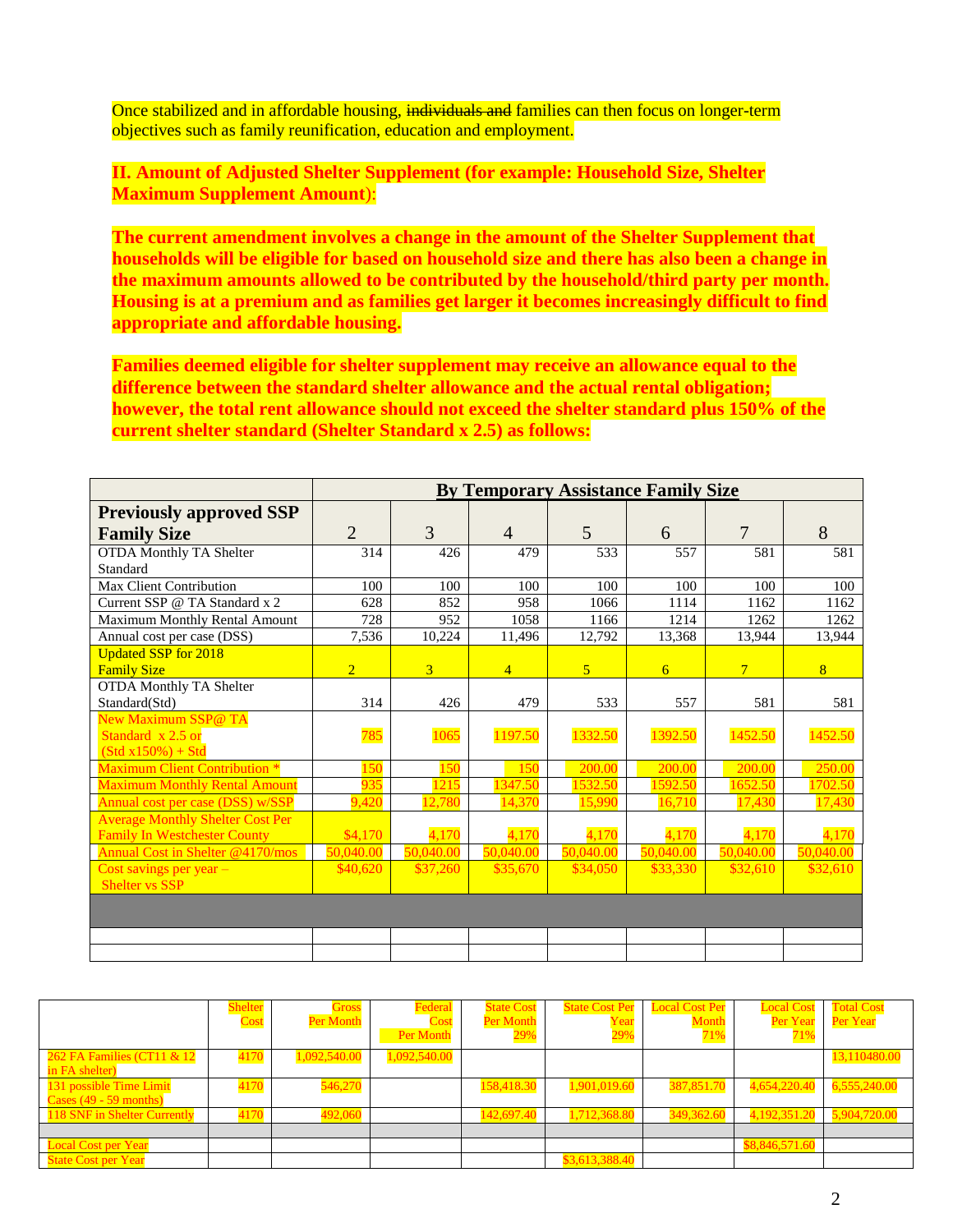# **As a condition of receiving the shelter supplement, the entire rent must be paid directly to the landlord.**

#### **Types of Cases Covered by Supplement/Target Population (List eligibility criteria and how determined and documented including the following) Effective 2006**

#### **Types of cases covered:**

The Westchester County Department of Social Services has approval to provide a supplement to five different populations:

- a) TA families with a recent attachment to the workforce with children who are homeless or facing homelessness
- b) TA families that are ready to enter transitional housing from family shelters
- c) TA families with children in which an adult family member is disabled and/or receiving disability or retirement benefits and the family is facing homelessness.
- d) TA families with children that have a court ordered supplement as long as the household still meets all TANF requirements and is otherwise eligible for the supplement as defined below.
- e) TA families with children that have had a decrease in household income due to a sudden and unforeseen circumstance that was not within the control of the current household members.

This remains unchanged.

### **III. Current Eligibility Guidelines for the Westchester County Temporary Shelter Supplement**

The Westchester County Department of Social Services has opted to provide a supplement to **five** different populations:

- **a)** TA families with an attachment to the workforce as defined below under population A with children who are homeless or facing homelessness;
- **b)** TA families with children that are ready to enter transitional housing from family shelters as defined under Population B;
- **c)** TA families with children with a disabled adult member as defined under population C below;
- **d)** TA families with children that have/had a court ordered supplement as long as the household still meets all TANF requirements and is otherwise eligible for the supplement as defined below under Population D;
- **e)** TA families with children that have had a decrease in household income due to a sudden and unforeseen circumstance that was not within the control of the current household members defined under Population E.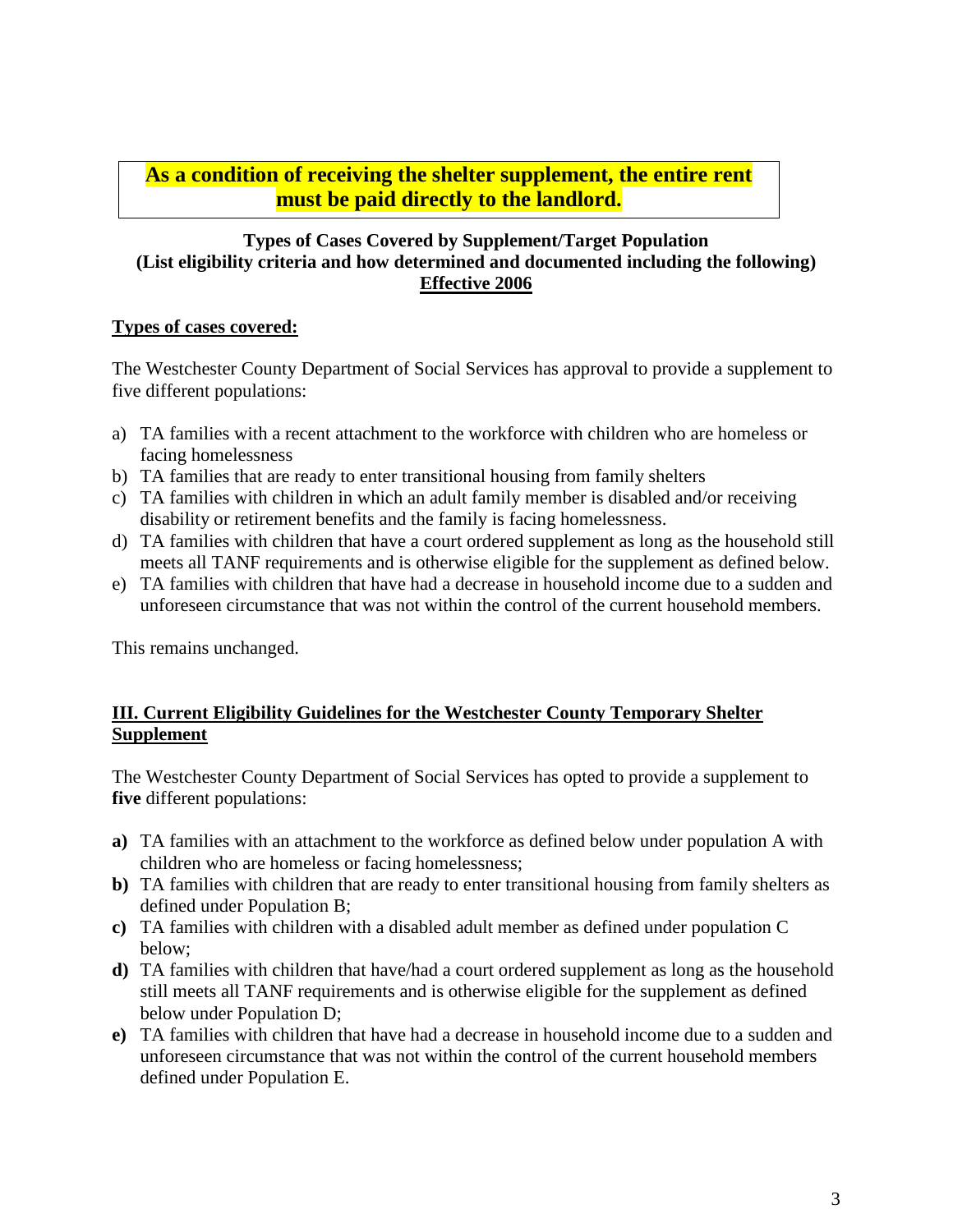### **Population A:**

The eligibility criteria for employed applicants/recipients who are homeless or facing homelessness are:

- 1. The family must have resided in the apartment or in the shelter for six months prior to the application for the shelter supplement. In special circumstances the County may exercise discretion in the required length of stay including unforeseen and uncontrollable circumstances the family may have encountered such as fire, flood, catastrophe, or building condemnation.
- 2. The family must be eligible or receiving Temporary Assistance based on the standard of need without regard to the supplement.
- 3. The employed individual in the household must have worked for at least six months in the last two years prior to receipt of the shelter supplement and is reasonably expected to maintain his/her employment, or, the employed\* individual has been consistently in compliance with his/her self-sufficiency plan and all employment related regulations for at least six months prior to receipt of the supplement (\*and is currently employed).
- 4. Proof must be provided that legal action\* has been initiated concerning the non-payment of rent, maintenance or mortgage where the applicant resides.

\*Please note that "legal action" should be broadly interpreted. Any questions should be directed to the Central Program Office (995-5572)/OTFS (995-6055). The worker should NOT wait for an eviction proceeding. The landlord should submit in writing his intent to proceed with an eviction. The purpose of the program is to preclude eviction and to avoid any additional costs.

- 5. The non-payment of rent must not be due to the family's mismanagement of their income or willful withholding of rent.
- 6. The applicant/recipient must be the tenant of record and have a lease/tenancy agreement lasting for a minimum of 1 year. The apartment/tenancy must meet all local housing code standards before any arrears or supplement would be paid.
- 7. The receipt of supplement allows the applicant/recipient to remain in his or her housing or the homeless family to move into permanent housing.
- 8. Arrears should be no more than four (4) months of rental obligation unless extenuating circumstances can be documented. Under no circumstances would arrears of more than six months be considered. Arrears of 6 months or more require the approval of the Commissioner or his/her designee.
- 9. The co-tenant will be responsible for his/her portion of the arrears.
- 10. No one in the mandatory filing unit can be in sanction status *at time of application for shelter supplement.\*\*\**
- 11. *For households already in receipt of Shelter Supplement, where a member becomes sanctioned\*\*\*if the sanctioned member of the household "cures" the non-compliance reason that precipitated the sanction AND ONLY REMAINS SANCTIONED BECAUSE THE SANCTION IS DURATIONAL, the shelter supplement will be RESTORED FOR THE HOUSEHOLD.*
- 12. The household must contain a child under the age of 18 or under the age of 19 and a fulltime student **in a secondary school.**
- 13. The household cannot have willfully lost Section 8 assistance within the last two (2) years.
- 14. The household must apply for Section 8 and take the benefit, if offered.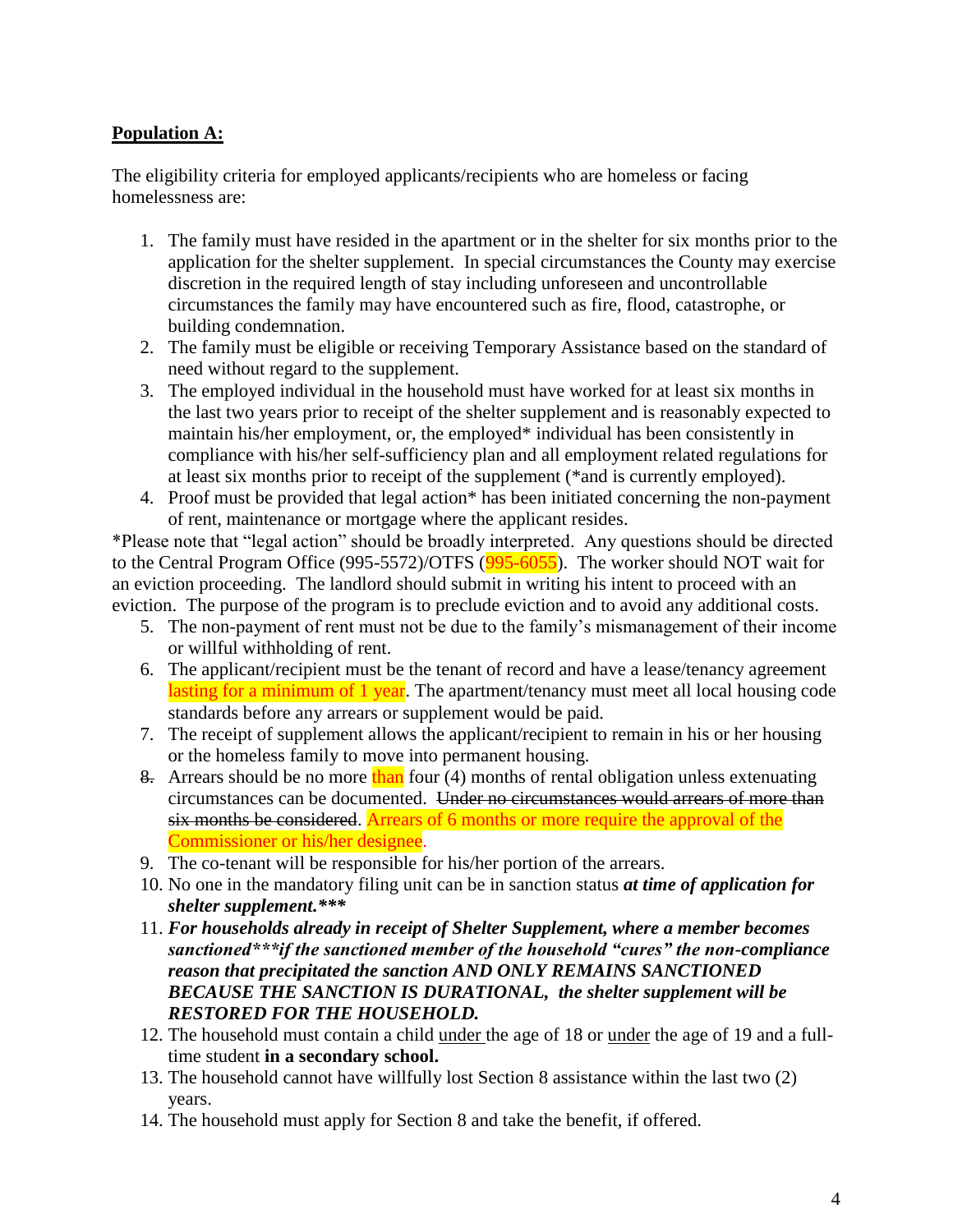15. The household must verify household composition and all non-temporary assistance household members must agree to contribute either their pro rata share of the rent or 30% of their gross income, whichever is less.

#### **Exception:**

If a co-tenant of record is not on TA and is residing in the household, he/she will be deemed responsible for half of the rental obligation.

- 1) The income of all household members and third party contributors must be verified to ensure the family will be able to maintain their tenancy in the future. WCDSS intends to utilize our existing normal district procedures for verifying the contributions of NTA individuals. Staff will be required to request income verification and make collateral contacts based on the documents received.
- 2) The relationship of non-TA household members and third party contributors must be verified to ensure compliance with TA regulations concerning legal responsibility.
- 3) All household members who have no income must apply for public assistance.
- 4) Household members that are not eligible for TA due to immigration status, but without income, will not be expected to contribute.

#### **Restriction of Rent:**

As a condition of receiving the shelter supplement, the entire rent must be paid directly to the landlord. **If the TA deficit does not cover the entire rent, the customer must verify on a monthly basis that the balance of rent due has been paid. The checklist (#2138), which is completed with the customer in determining eligibility for receipt of the shelter supplement, questions #8 and #9 addresses this issue. In this situation, the eligibility worker must explain to the customer that it is necessary to provide documentation, i.e. in the form of a copy of the RENT receipt or money order documenting that the balance has been paid. Otherwise, collateral contact with the landlord will be made by eligibility staff as a means of verification.**

### **Re-budgeting:**

- 1) If a case becomes ineligible for TA, the shelter supplement must be discontinued.
- 2) The shelter supplement should be discontinued if the family moves out of County/State
- 3) If a household member moves out, the standard shelter allowance and supplement allowance must be adjusted based on TA family size.
- 4) If the family moves to a new apartment, the eligibility for the supplement must be reevaluated based on the original criteria under which the supplement was originally approved.
- 5) Third party contributions shall be limited to the NEW AMOUNT based on household size. For households of 2, 3, and 4 the amount will now be a contribution of \$150.00; for households of 5, 6, and 7 the amount will now be a contribution of \$200.00; and for households of 8 and above the contribution will be \$250.00. This change is due to the increasing difficulty of finding housing and cooperative landlords as family size increases.

#### **Population B:**

The eligibility criteria for families that are ready to enter transitional housing from a family shelter are: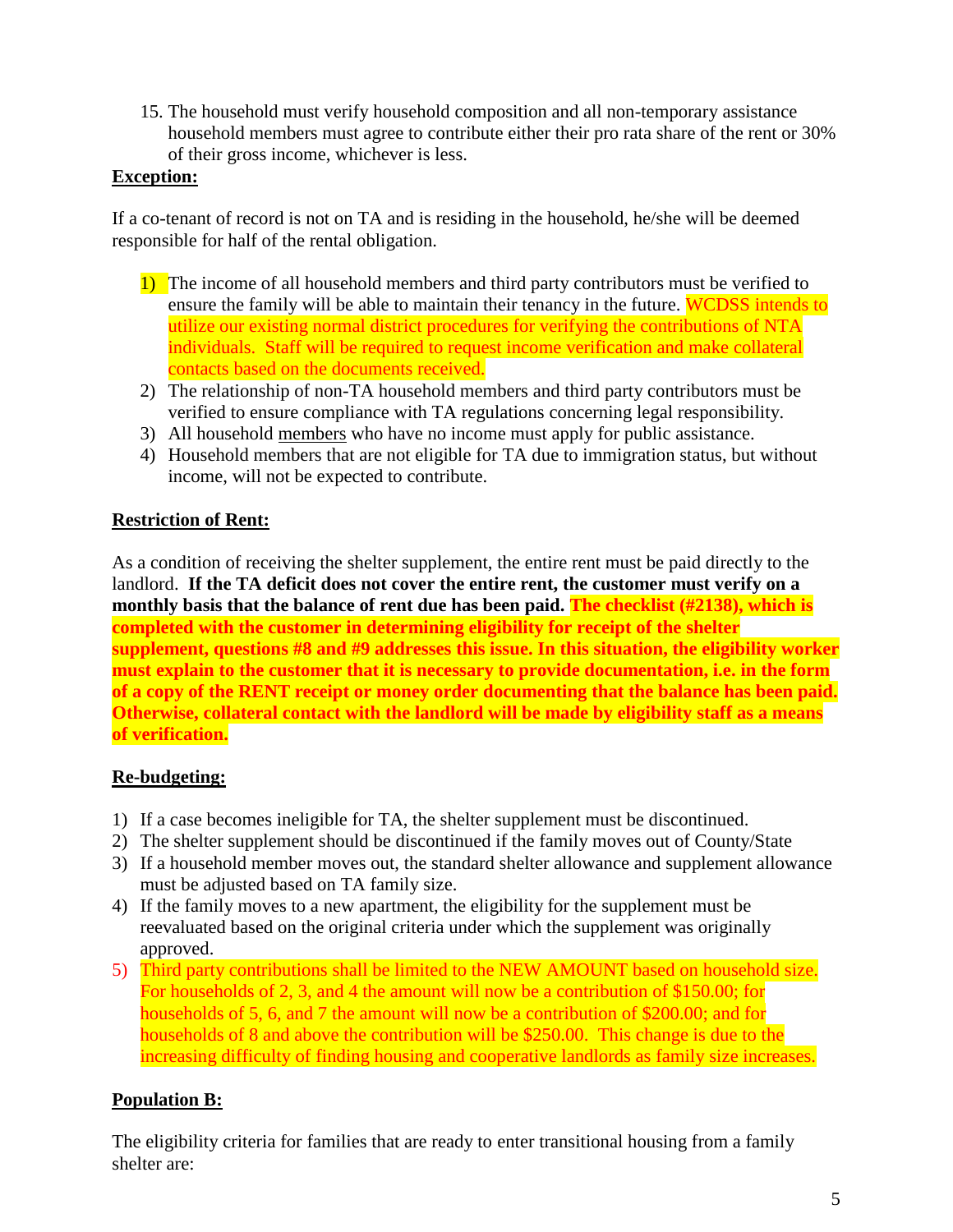- 1) The family members must be long term residents **(6 months or more)** of the shelter system prior to the application for the shelter supplement. In special circumstances the County may exercise discretion in the required length of stay as described in Population A1.
- 2) The family must be eligible or receiving Temporary Assistance based on the standard of need without regard to the supplement.
- 3) **The family must be compliant with their ILP for the last 4 months including compliance with Shelter Rules and Regulations.**
- 4) No one in the mandatory filing unit can be in sanction status *at the time of application for shelter supplement.\*\*\**
- **5)** *\*\*\*If the sanctioned member of the household "cures" the non-compliance reason that precipitated the sanction AND ONLY REMAINS SANCTIONED BECAUSE THE SANCTION IS DURATIONAL, the shelter supplement will be RESTORED FOR THE HOUSEHOLD.*
- **6)** The household must contain a child under the age of 18 or under the age of 19 and a full-time **student in secondary school.**
- **7)** The household cannot have willfully lost Section 8 assistance within the last two (2) years.
- **8)** The household must apply for Section 8 and take the benefit, if offered.
- **9)** The household must verify household composition and all non-temporary assistance household members must agree to contribute either their pro rata share of the rent or 30% of their gross income, whichever is less.

### **Exception:**

If a co-tenant of record is not on TA and will be residing in the household, he/she will be deemed responsible for half of the rental obligation. Third party contributions shall be limited to the NEW AMOUNT based on household size. For households of 2, 3, and 4 the amount will now be a contribution of \$150.00; for households of 5, 6, and 7 the amount will now be a contribution of \$200.00; and for households of 8 and above the contribution will be \$250.00. This change is due to the increasing difficulty of finding housing and cooperative landlords as family size increases.

- 1) The apartment/tenancy must meet all local housing code standards before any supplement would be paid.
- 2) The income of all household members and third party contributors must be verified to ensure the family will be able to maintain their tenancy in the future. WCDSS intends to utilize our existing normal district procedures for verifying the contributions of NTA individuals. Staff will be required to request income verification and make collateral contacts based on the documents received.
- 3) The relationship of non-TA household members and third party contributors must be verified to ensure compliance with TA regulations concerning legal responsibility.
- 4) All household members who have no income must apply for public assistance.
- 5) Household members who are not eligible for TA due to immigration status, but without income, will not be expected to contribute

### **Restriction of Rent:**

As a condition of receiving the shelter supplement, the entire rent must be paid directly to the landlord. **If the TA deficit does not cover the entire rent, the customer must verify on a monthly basis that the balance of rent due has been paid. The checklist (#2138), which is completed with the customer in determining eligibility for receipt of the shelter supplement, questions #8 and #9 addresses this issue. In this situation, the eligibility worker**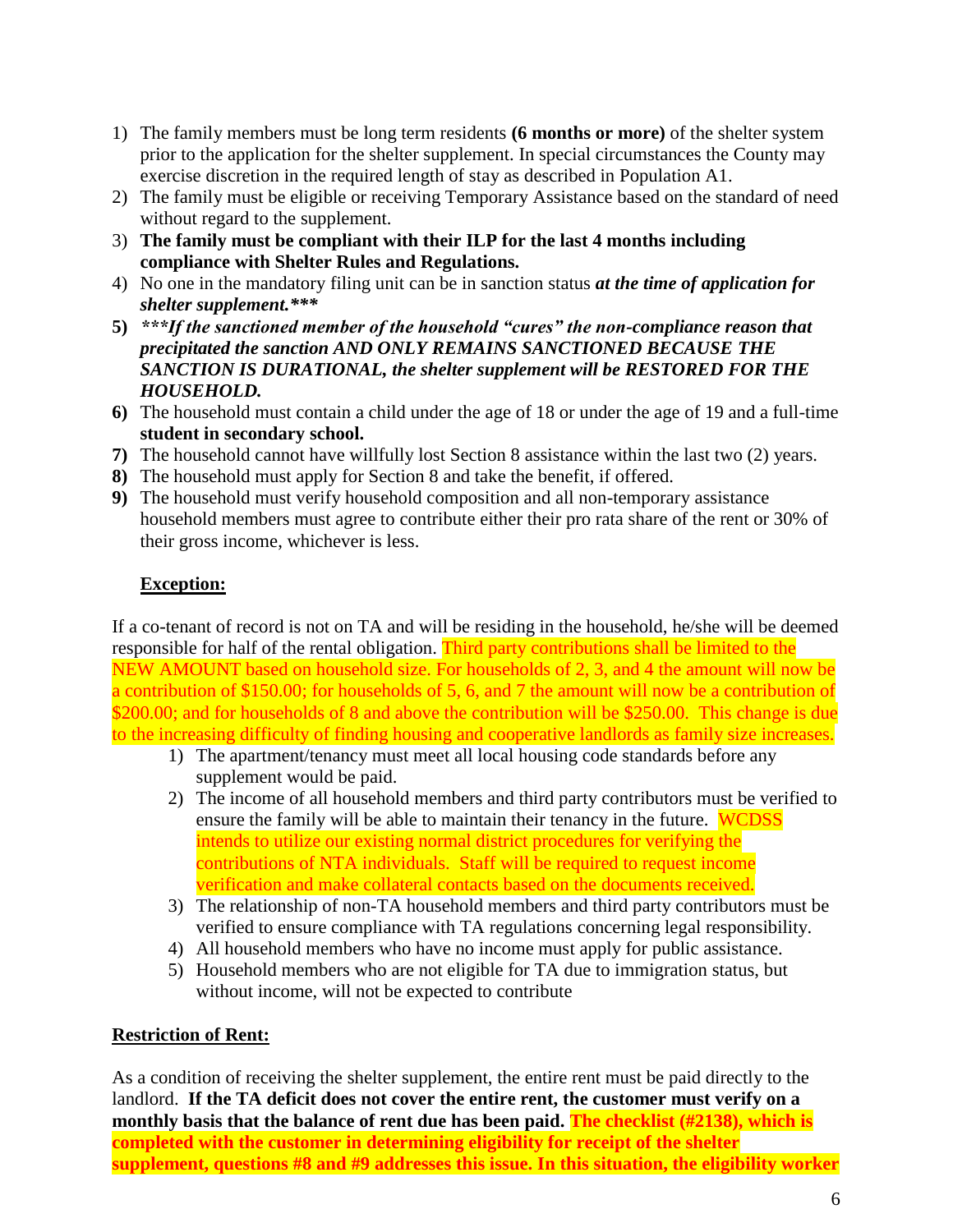**must explain to the customer that it is necessary to provide documentation, i.e. in the form of a copy of the RENT receipt or money order documenting that the balance has been paid. Otherwise, collateral contact with the landlord will be made by eligibility staff as a means of verification.**

### **Re-budgeting:**

- 1) If a case becomes ineligible for TA, the shelter supplement must be discontinued
- 2) The shelter supplement should be discontinued if the family moves out of County/State.
- 3) If a household member moves out, the standard shelter allowance and the shelter supplement must be adjusted based on the TA family size.
- 4) If the family moves to a new apartment, the eligibility for the supplement must be reevaluated based on the original criteria under which the supplement was originally approved.

# **Population C:**

The eligibility criteria for applicants/recipients disabled and/or receiving **disability** benefits that are homeless or facing homelessness are:

- **1)** The family must have resided in the apartment for one year prior to the application for the shelter supplement. In special circumstances the County may exercise discretion in the required length of stay **by evaluating** unforeseen and uncontrollable circumstances the family may have encountered such as fire, flood, catastrophe, or building condemnation.
- **2)** The family must be eligible **for** or receiving Temporary Assistance based on the standard of need without regard to the supplement.
- **3) Proof must be provided that legal action has been initiated** concerning the nonpayment of rent, maintenance or mortgage where the applicant resides.
- **4)** The non-payment of rent must not be due to the family's mismanagement of their income or willful withholding of rent.
- **5)** The applicant/recipient must be the tenant of record and have a lease/tenancy agreement with a minimum of 1 year. The apartment/tenancy must meet all local housing code standards before any arrears or supplement would be paid.
- **6)** The receipt of the supplement allows the applicant/recipient to remain in his or her housing or the homeless family to move into permanent housing.
- **7)** Arrears should be no more than four (4) months of rental obligation unless extenuating circumstances can be documented. Under no circumstances would arrears of more that six months be considered. Arrears of 6 months or more require the approval of the Commissioner or his/her designee.
- **8)** The co-tenant will be responsible for his/her portion of the arrears.
- **9)** No one in the mandatory filing unit can be in sanction status *at the time of application for the shelter supplement.\*\*\**
- **10)** *\*\*\*If the sanctioned member of the household "cures" the non-compliance reason that precipitated the sanction AND ONLY REMAINS SANCTIONED BECAUSE THE SANCTION IS DURATIONAL, the shelter supplement will be RESTORED FOR THE HOUSEHOLD.*
- **11)** The household must contain a child under the age of 18 or under the age of 19 and a full-time student in secondary school.
- **12)** The household cannot have willfully lost Section 8 assistance within the last two (2) years.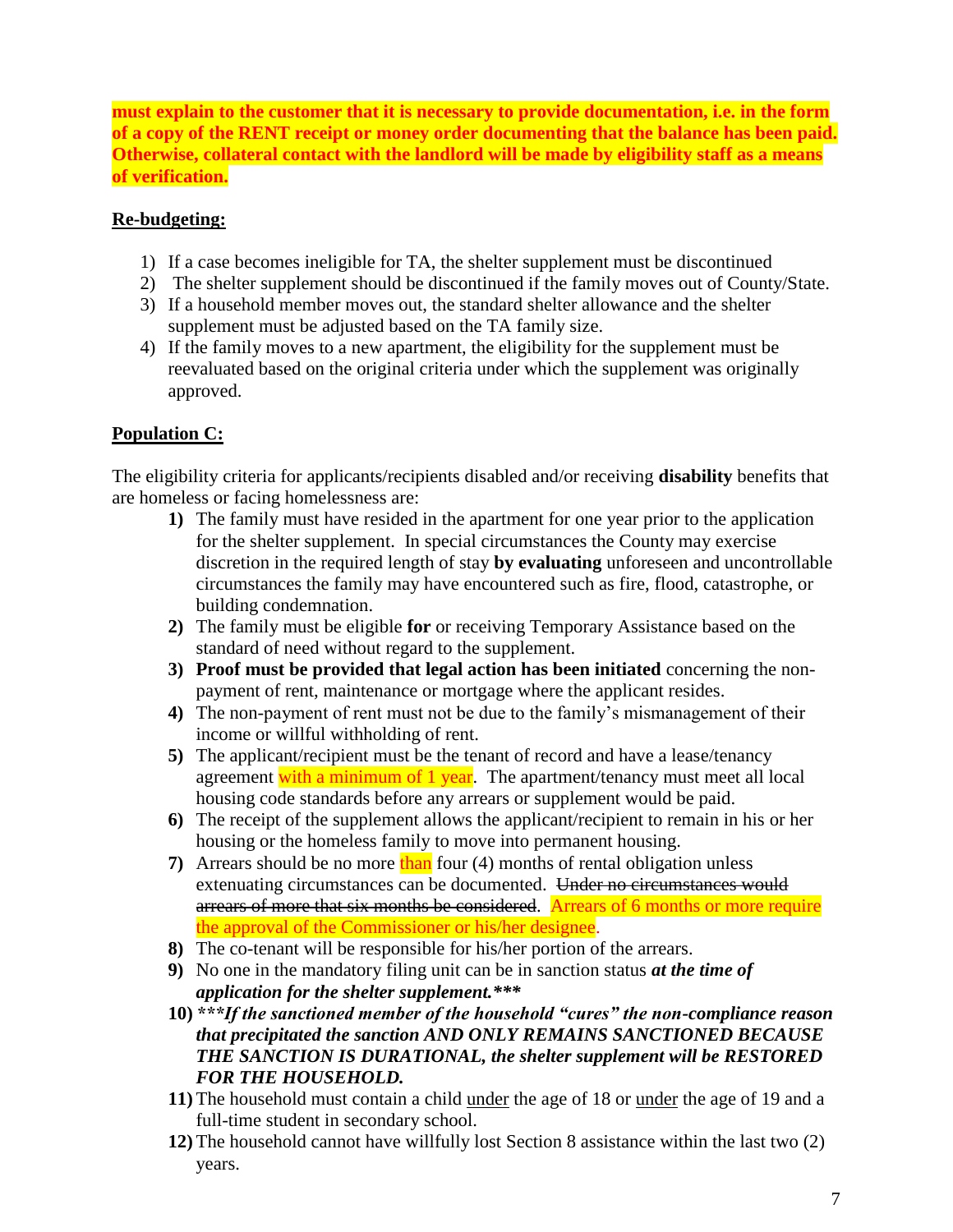- **13)** The household must apply for Section 8 and take the benefit, if offered.
- **14)** The household must verify household composition and all non-temporary assistance household members must agree to contribute either their pro rata share of the rent or 30% of their gross income, whichever is less.

#### **Exception:**

If a co-tenant of record is not on TA and is residing in the household, he/she will be deemed responsible for half of the rental obligation.

- 1) The income of all household members and third party contributors must be verified to ensure the family will be able to maintain their tenancy in the future. WCDSS intends to utilize our existing normal district procedures for verifying the contributions of NTA individuals. Staff will be required to request income verification and make collateral contacts based on the documents received.
- 2) The relationship of non-TA household members and third party contributors must be verified to ensure compliancy with TA regulations concerning legal responsibility.
- 3) All household members who have no income must apply for Temporary Assistance.
- 4) Household members that are not eligible for TA due to immigration status, but without income, will not be expected to contribute.

#### **Restriction of Rent:**

As a condition of receiving the shelter supplement, the entire rent must be paid directly to the landlord. **If the TA deficit does not cover the entire rent, the customer must verify on a monthly basis that the balance of rent due has been paid. The checklist (#2138), which is completed with the customer in determining eligibility for receipt of the shelter supplement, questions #8 and #9 addresses this issue. In this situation, the eligibility worker must explain to the customer that it is necessary to provide documentation, i.e. in the form of a copy of the RENT receipt or money order documenting that the balance has been paid. Otherwise, collateral contact with the landlord will be made by eligibility staff as a means of verification.**

#### **Re-budgeting:**

- 1) If a case becomes ineligible for TA, the shelter supplement must be discontinued
- 2) The shelter supplement should be discontinued if the family moves out of County/State.
- 3) If a household member moves out, the standard shelter allowance and supplement allowance must be adjusted based on TA family size.
- 4) If the family moves to a new apartment, the eligibility for the supplement must be reevaluated based on the original criteria under which the supplement was originally approved.
- 5) Third party contributions shall be limited to the NEW AMOUNT based on household size. For households of 2, 3, and 4 the amount will now be a contribution of \$150.00; for households of 5, 6, and 7 the amount will now be a contribution of \$200.00; and for households of 8 and above the contribution will be \$250.00. This change is due to the increasing difficulty of finding housing and cooperative landlords as family size increases.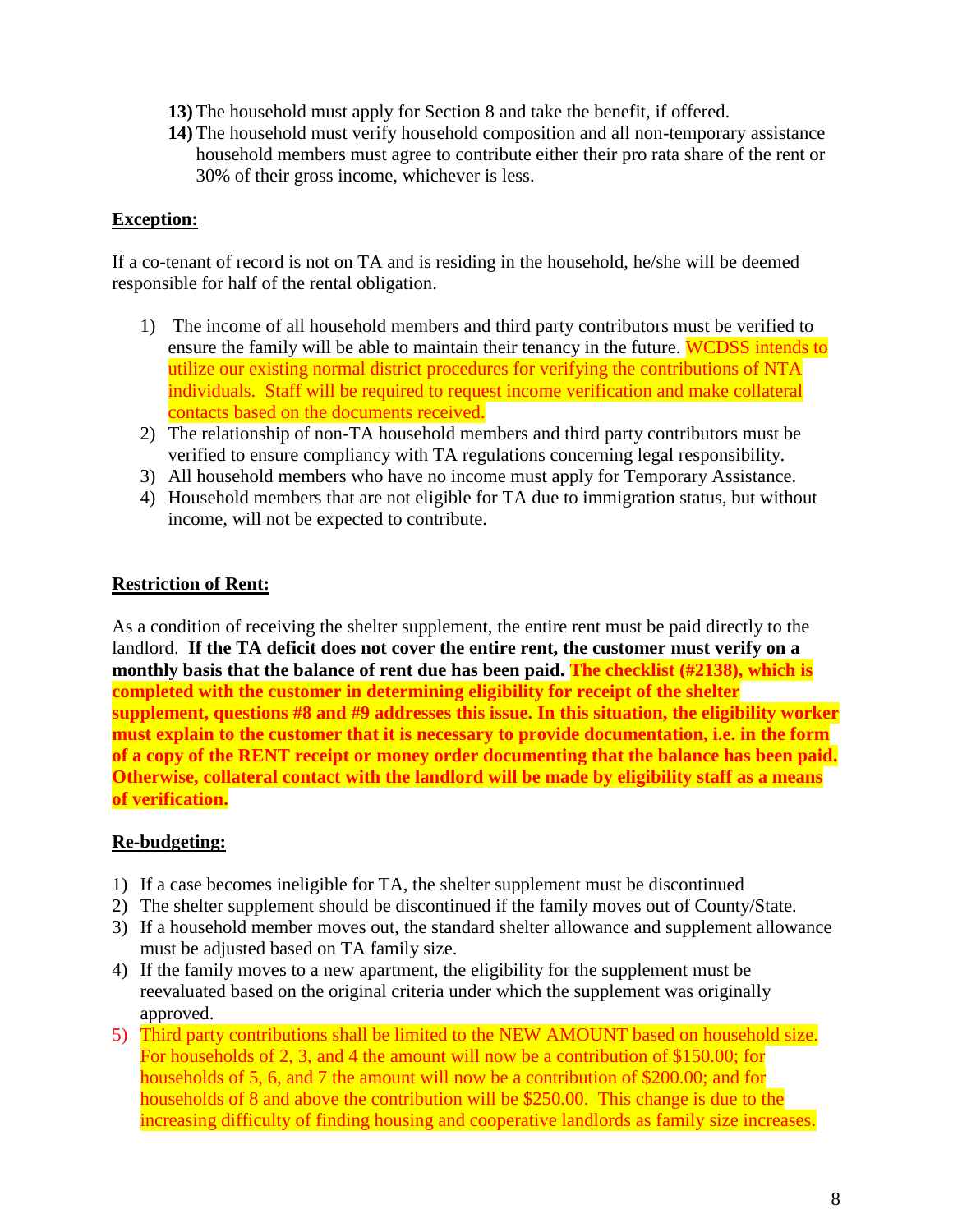# **Population D:**

TA families with children that had a court ordered supplement (Love and Dunham) and have continued to reside in the same apartment have been "grandfathered" to receive the Temporary Shelter Supplement as long as the household has met all TANF requirements and is otherwise eligible for the supplement as defined below.

Cases that had a court-ordered supplement until February 2005 (Hedgepeth) were able to continue receiving supplemental payments pursuant to 18NYCRR 352.3 (a)(2) until February 1, 2007, as long as the household continued to reside at the same address and as long as an eligible child remained in the household, and the family remained otherwise eligible for the supplement as defined below. In February 2007, these households were transferred into Westchester County's Temporary Shelter Supplement Program, if otherwise eligible.

- **1)** The family must be eligible or receiving Temporary Assistance based on the standard of need without regard to the supplement.
- **2)** The household must contain a child under the age of 18 or a child under the age of 19 and still in secondary school.
- **3)** The receipt of the supplement allows the applicant/recipient to remain in his or her housing.
- **4)** No one in the mandatory filing unit can be in sanction status *at time of application for the shelter supplement.\*\*\**
- **5)** *\*\*\*If the sanctioned member of the household "cures" the non-compliance reason that precipitated the sanction AND ONLY REMAINS SANCTIONED BECAUSE THE SANCTION IS DURATIONAL, the shelter supplement will be RESTORED FOR THE HOUSEHOLD.*
- **6)** The household must apply for Section 8 and take the benefit, if offered.

### **Restriction of Rent:**

As a condition of receiving the shelter supplement, the entire rent must be paid directly to the landlord. **If the TA deficit does not cover the entire rent, the customer must verify on a monthly basis that the balance of rent due has been paid. The checklist (#2138), which is completed with the customer in determining eligibility for receipt of the shelter supplement, questions #8 and #9 addresses this issue. In this situation, the eligibility worker must explain to the customer that it is necessary to provide documentation, i.e. in the form of a copy of the RENT receipt or money order documenting that the balance has been paid. Otherwise, collateral contact with the landlord will be made by eligibility staff as a means of verification.**

### **Re-budgeting:**

- **7)** If a case becomes ineligible for TA, the shelter supplement must be discontinued.
- **8) The shelter supplement should be discontinued if the family moves out of the apartment to which the court order applied.**
- **9)** The shelter supplement must be discontinued when the youngest child reaches age 18, unless the 18 year old is still a full time student in secondary school. Otherwise, the shelter supplement must be discontinued when the youngest child in the household reaches age 19.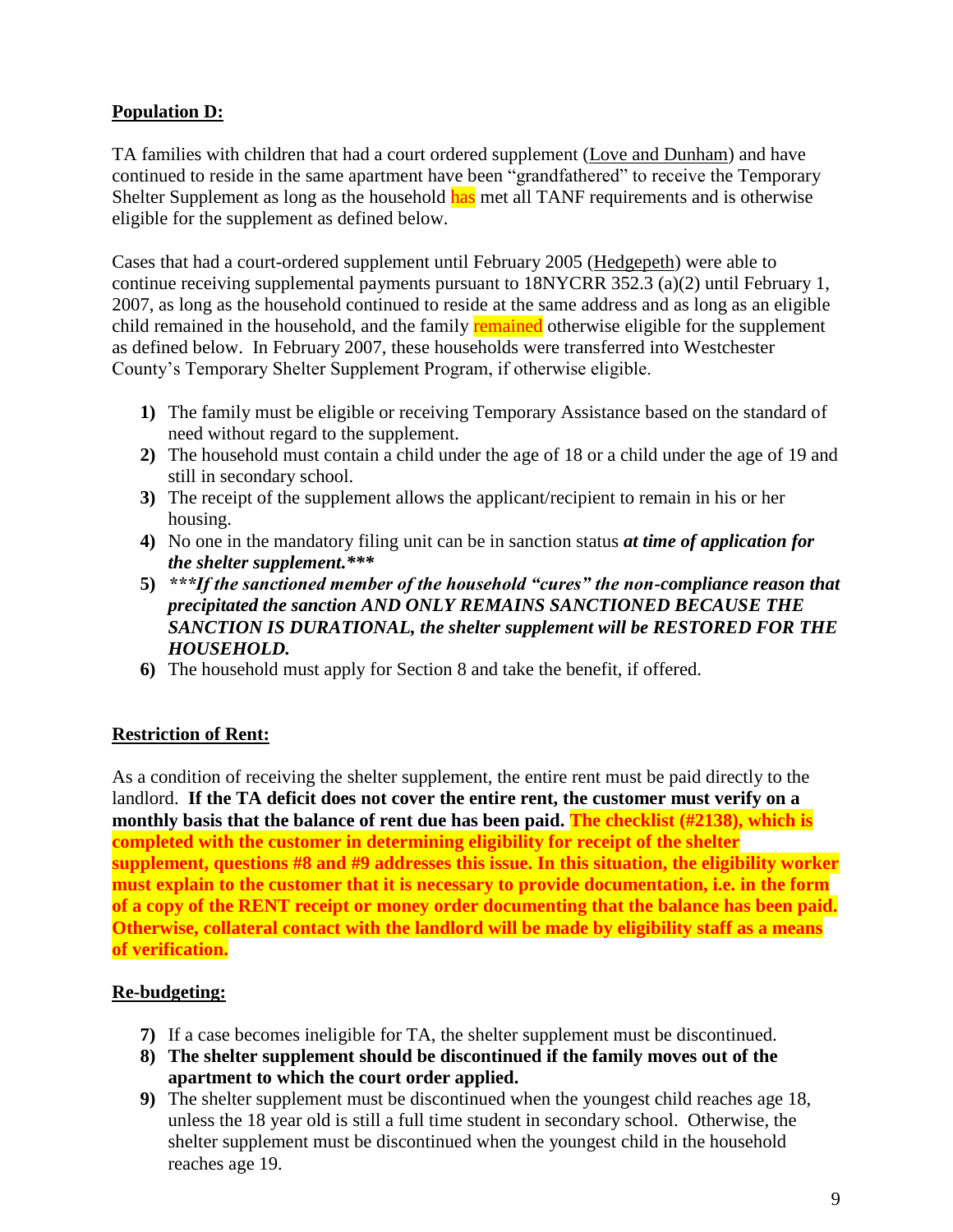- **10)** If a household member moves out, the standard shelter allowance and supplement allowance must be adjusted based on TA family size.
- **11)** If the family moves to a new apartment, the eligibility for the supplement must be reevaluated based on the criteria set forth for other populations eligible for the Shelter Supplement.
- **12)** Third party contributions shall be limited to the NEW AMOUNT based on household size. For households of 2, 3, and 4 the amount will now be a contribution of \$150.00; for households of 5, 6, and 7 the amount will now be a contribution of \$200.00; and for households of 8 and above the contribution will be \$250.00. This change is due to the increasing difficulty of finding housing and cooperative landlords as family size increases.

# **Population E:**

TA families with children that have had a decrease in household income due to a sudden and unforeseen circumstance that was not within the control of the current household members must meet the following criteria in order to qualify for the Temporary Shelter Supplement.

- **1)** The family must have resided in the apartment or shelter for one year prior to the application for the shelter supplement. In special circumstances the County may exercise discretion in the required length of stay including unforeseen and uncontrollable circumstances the family may have encountered such as fire, flood, catastrophe, or building condemnation.
- **2)** The family must be eligible for or receiving Temporary Assistance based on the standard of need without regard to the supplement.
- **3)** Proof must be provided that legal action has been initiated concerning the non-payment of rent, maintenance or mortgage where the applicant resides.
- **4)** The non-payment of rent must not be due to the family's mismanagement of their income or willful withholding of rent on the part of any member in the current TA household.
- **5)** The applicant/recipient must be the tenant of record and have a lease/tenancy agreement lasting for a minimum of 1 year. Where necessary, the lease must be amended to indicate that the applicant/recipient is the primary tenant.
- **6)** The apartment/tenancy must meet all local housing code standards before any arrears or supplement would be paid.
- **7)** The receipt of the supplement allows the applicant/recipient to remain in his or her housing or the homeless family to move into permanent housing.
- **8)** Arrears should be no more than four (4) months of rental obligation unless extenuating circumstances can be documented. Under no circumstances would arrears of more than six months be considered. Arrears of 6 months or more require the approval of the Commissioner or his/her designee.
- **9)** The co-tenant will be responsible for his/her portion of the arrears.
- **10)** No one in the mandatory filing unit can be in sanction status *at time of application for shelter supplement.\*\*\**
- **11)** *\*\*\*If the sanctioned member of the household "cures" the non-compliance reason that precipitated the sanction AND ONLY REMAINS SANCTIONED BECAUSE THE SANCTION IS DURATIONAL, the shelter supplement will be RESTORED FOR THE HOUSEHOLD.*
- **12)** The household must contain a child under the age of 18 or under the age of 19 and a fulltime student in secondary school.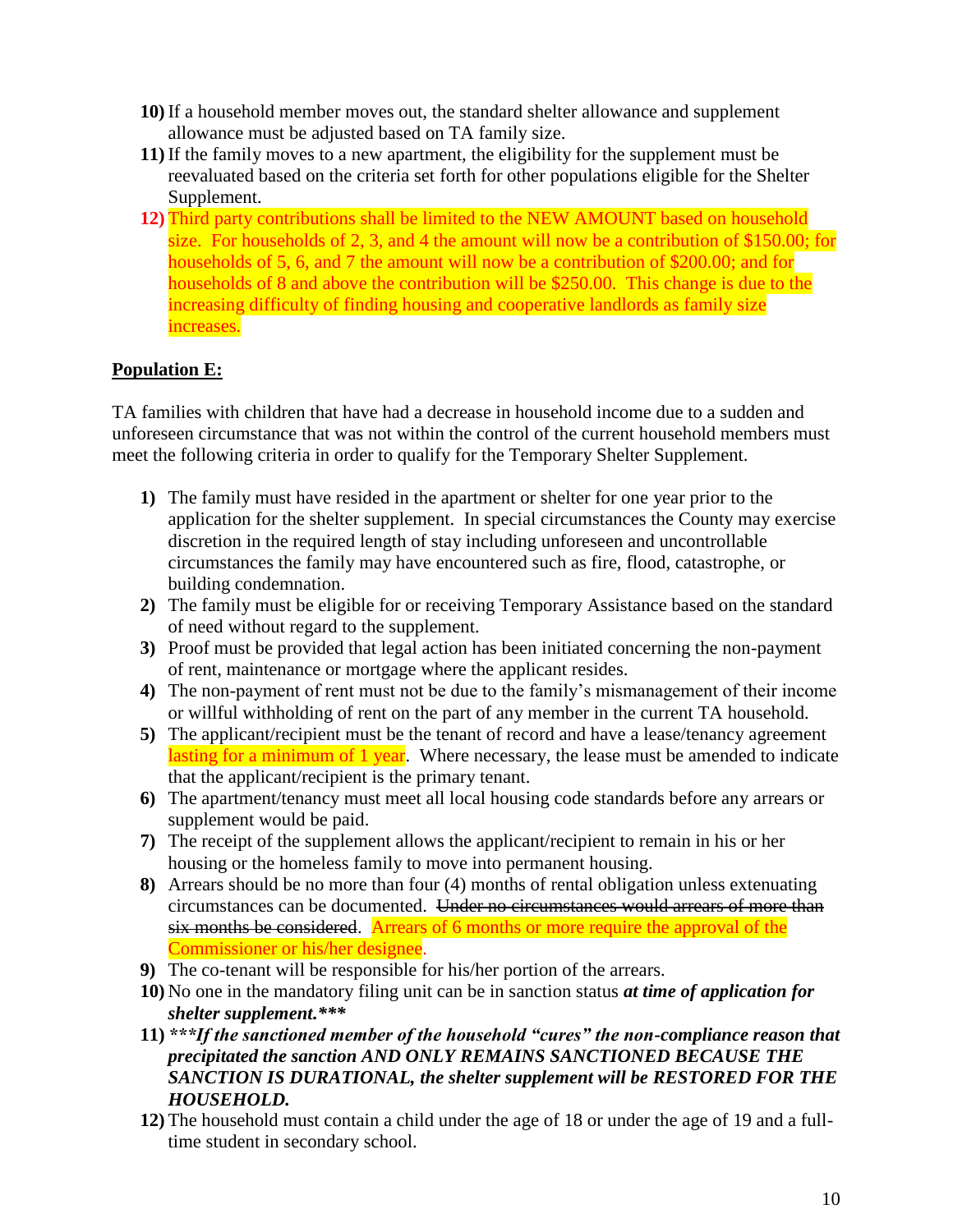- **13)** The household cannot have willfully lost Section 8 assistance within the last two (2) years.
- **14)** The household must apply for Section 8 and take the benefit, if offered.
- **15)** The household must verify household composition and all non-temporary assistance household members must agree to contribute either their pro rata share of the rent or 30% of their gross income, whichever is less.

# **Exception:**

If a co-tenant of record is not on TA and is residing in the household, he/she will be deemed responsible for half of the rental obligation.

- 1) The income of all household members and third party contributors must be verified to ensure the family will be able to maintain their tenancy in the future. WCDSS intends to utilize our existing normal district procedures for verification of the contributions of NTA individuals. Staff will be required to request income verification and make collateral contacts based on the documents received.
- 2) The relationship of non-TA household members and third party contributors must be verified to ensure compliancy with TA regulations concerning legal responsibility.
- 3) All household members who have no income must apply for Temporary Assistance.
- 4) Household members, who are not eligible for TA due to immigration status, but without income, will not be expected to contribute.

### Restriction of Rent:

As a condition of receiving the shelter supplement, the entire rent must be paid directly to the landlord. **If the TA deficit does not cover the entire rent, the customer must verify on a monthly basis that the balance of rent due has been paid. The checklist (#2138), which is completed with the customer in determining eligibility for receipt of the shelter supplement, questions #8 and #9 addresses this issue. In this situation, the eligibility worker must explain to the customer that it is necessary to provide documentation, i.e. in the form of a copy of the RENT receipt or money order documenting that the balance has been paid. Otherwise, collateral contact with the landlord will be made by eligibility staff as a means of verification.**

### **Re-budgeting:**

- 1) If a case becomes ineligible for TA, the shelter supplement must be discontinued.
- 2) The shelter supplement should be discontinued if the family moves out of County/State.

3) If a household member moves out, the standard shelter allowance and supplement allowance must be adjusted based on TA family size.

4) If the family moves to a new apartment, the eligibility for the supplement must be reevaluated based on the original criteria under which the supplement was originally approved.

5) Third party contributions shall be limited to the NEW AMOUNT based on household size. For households of 2, 3, and 4 the amount will now be a contribution of \$150.00; for households of 5, 6, and 7 the amount will now be a contribution of \$200.00; and for households of 8 and above the contribution will be \$250.00. This change is due to the increasing difficulty of finding housing and cooperative landlords as family size increases.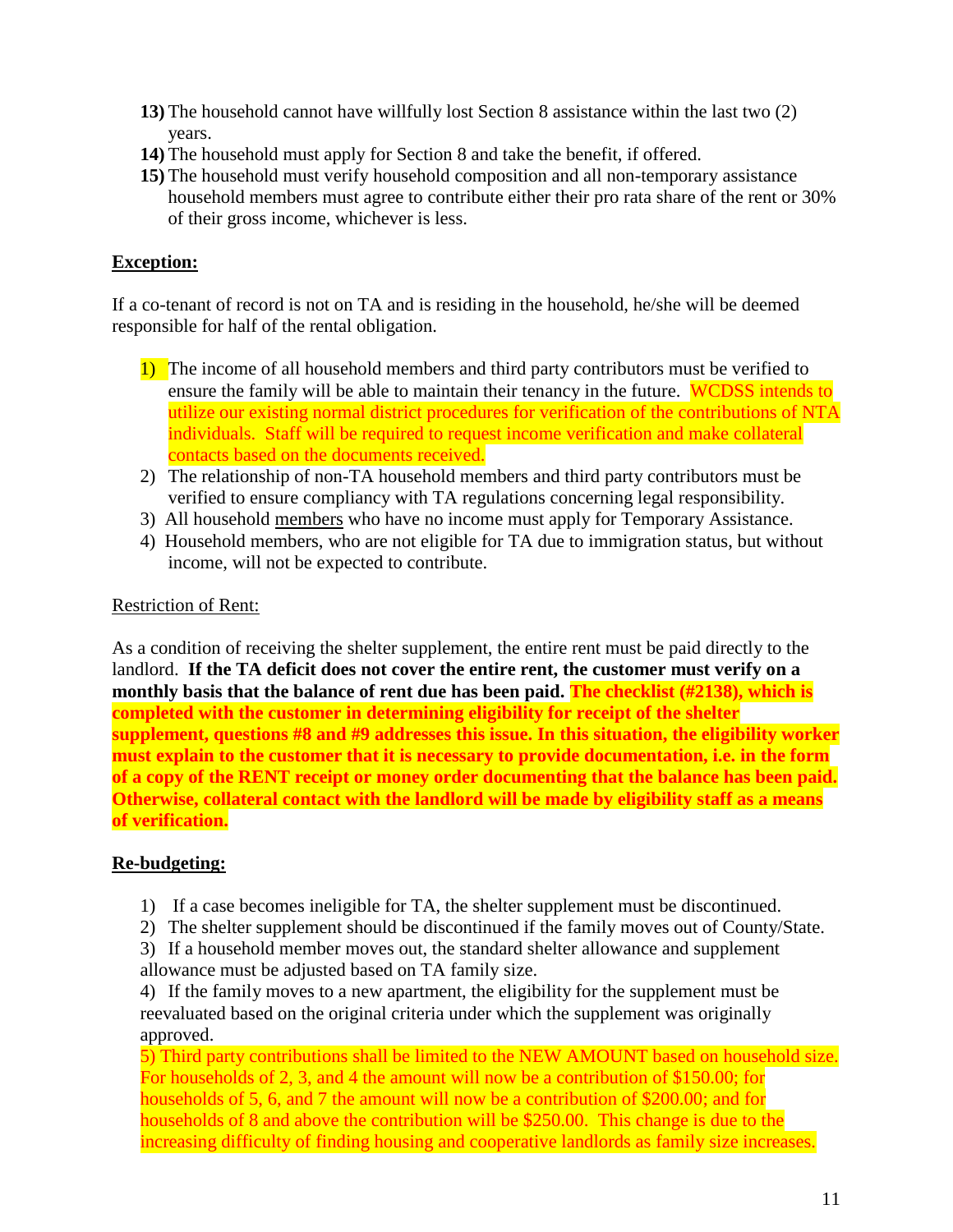#### **Additional Eligibility Criteria that Apply to all Populations**

1) The length of time that the supplement is offered to individual cases was extended in the WCDSS Shelter Supplement Plan from a 24 month period to a period of 48 months. The period of time the shelter supplement is offered will currently remain at a 48 month period provided the recipient is compliant with all Temporary Assistance regulations, including actively seeking and maintaining full-time employment and accepting any benefits to which he/she is entitled, such as SSI and SSD.

2) The Shelter Supplement plan will not be limited to a particular number of recipients but will be determined according to need and eligibility. The increase will be available to all of the TANF family cases being evaluated for the shelter supplement and cases that come up for reevaluation, remain eligible for the Shelter Supplement, and the recipient presents an increase request with a new lease/tenancy agreement.

3) The supplement will not put low income non-TA recipients at a disadvantage. The current minimum wage in Westchester County, as reported by the Department of Labor, is \$11.00 per hour. Therefore, a low-income individual will still gross more money than a TA recipient, even with the shelter supplement. Also, the TA individual is still subject to work rules and compliance with TA requirements and therefore the supplement will not discourage the incentive to secure gainful employment.

4) The incentive for the landlord that has been built into the revised WCDSS's Shelter Supplement is the increase in the third party contributions based on the size of the family.

5) Provided the recipient is compliant with all Temporary Assistance regulations, including actively seeking and maintaining full-time employment and accepting any benefits to which he/she is entitled, such as SSI and SSD the recipient may remain eligible for the Shelter Supplement for a 48 month period. Recipients of the shelter supplement will need additional income to meet their rental obligation after the 48 month approval period ends. Therefore, the customer's efforts to obtain employment must be re-evaluated every six months. Use Anticipated Future Action Code 335 ("Follow-up on request for verification") as a reminder to send a "callin" letter to the customer.

6) **At the end of the 48 month period, we may also allow for a "good cause exemption" on a case by case basis when appropriate, if extenuating circumstances beyond the control of the individual exist which require continuation of the supplement, and with the approval of the Office of Temporary Financial Services.** 

#### **Application and Checklist:**

Shelter Supplement applicants must complete a #2921. Additionally, a Shelter Supplement Checklist  $(LDSS # 2138)$  must be completed by the eligibility worker and accompany the #2921 with supporting documentation.

Recipients of TA need not complete a new application, however, the Shelter Supplement Checklist must be completed and supporting documentation provided.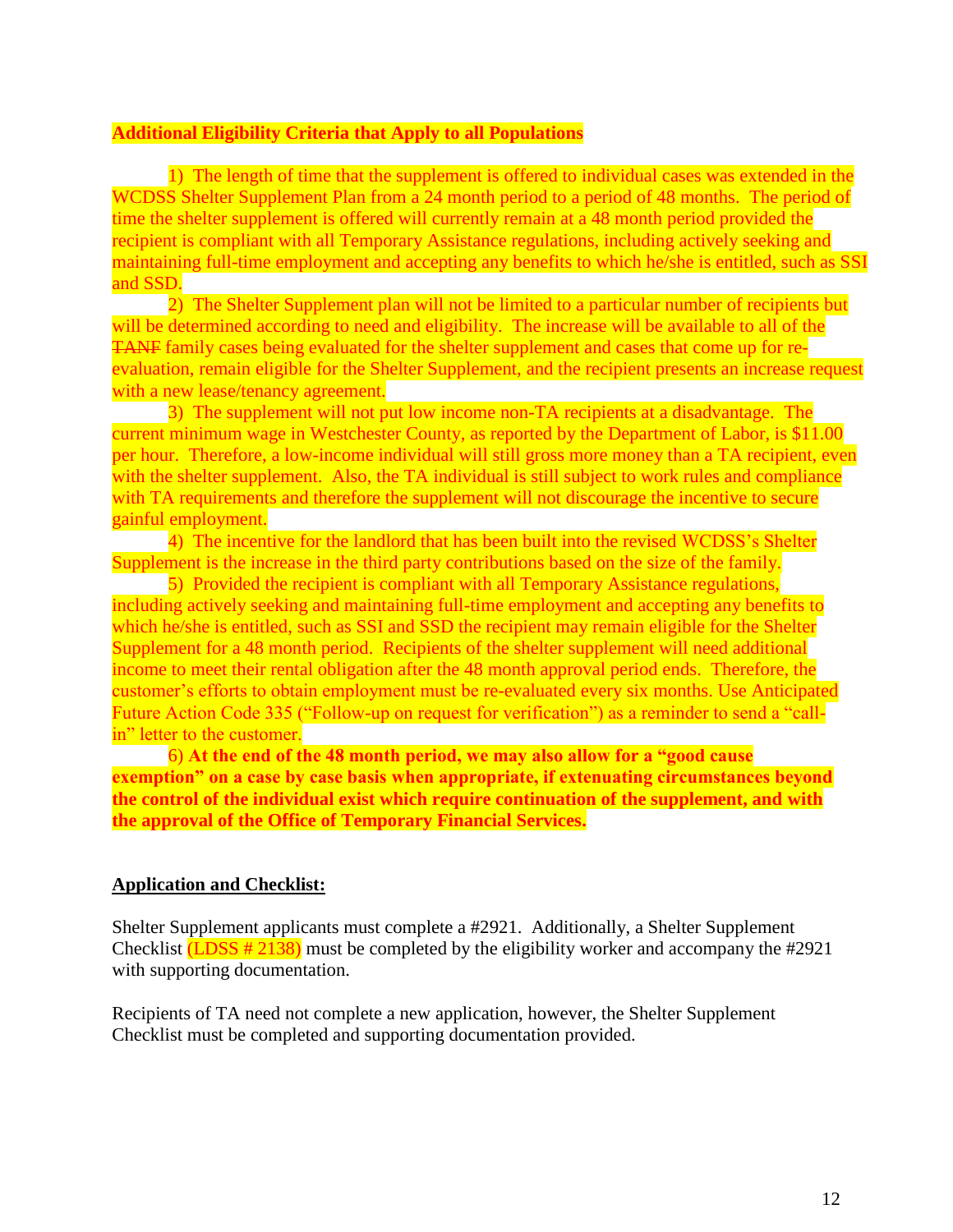### ALL THE FOLLOWING PAGES HAVE BEEN PREVIOUSLY APPROVED AND ARE ATTACHED FOR CONTINUITY.

### PREVIOUSLY APPROVED

#### **Types of Cases Covered by Supplement/Target Population Effective November 1, 2004 (List eligibility criteria and how determined and documented including the following:)**

Types of cases covered:

The Westchester County Department of Social Services has opted to provide a supplement to three different populations:

- 1) TA families with an attachment to the workforce as defined below under population A with children who are homeless or facing homelessness;
- **2)** TA families with children that are ready to enter transitional housing from family shelters;
- **3)** TA families with children with a disabled adult member as defined under population C below

### **Population A**

The eligibility criteria for employed applicants/recipients who are homeless or facing homelessness are:

- 1. The family must have resided in the apartment or shelter for one year prior to the application for the shelter supplement. In special circumstances the County may exercise discretion in the required length of stay including unforeseen and uncontrollable circumstances the family may have encountered such as fire, flood or building condemnation.
- 2. The family must be eligible or receiving temporary assistance based on the standard of need without regard to the supplement.
- 3. The employed individual in the household must have worked for at least six months in the last two years prior to receipt of the shelter supplement and is reasonably expected to maintain his/her employment..
- 4. There must be a court proceeding concerning the non-payment of rent, maintenance or mortgage where the applicant resides.
- 5. The non-payment of rent must not be due to the family's mismanagement of their income or willful withholding of rent.
- 6. The applicant/recipient must be the tenant of record and have a lease/tenancy agreement. The apartment/tenancy must meet all local housing code standards before any arrears or supplement would be paid
- 7. The receipt of supplement allows the applicant/recipient to remain in his or housing or the homeless family to move into permanent housing.
- 8. Arrears should be no more that four (4) months of rental obligation unless extenuating circumstances can be documented. Under no circumstances would arrears of more that six months be considered.
- 9. The co-tenant will be responsible for his/her portion of the arrears.
- 10. No one in the mandatory filing unit can be in sanction status *at time of application\*\*\**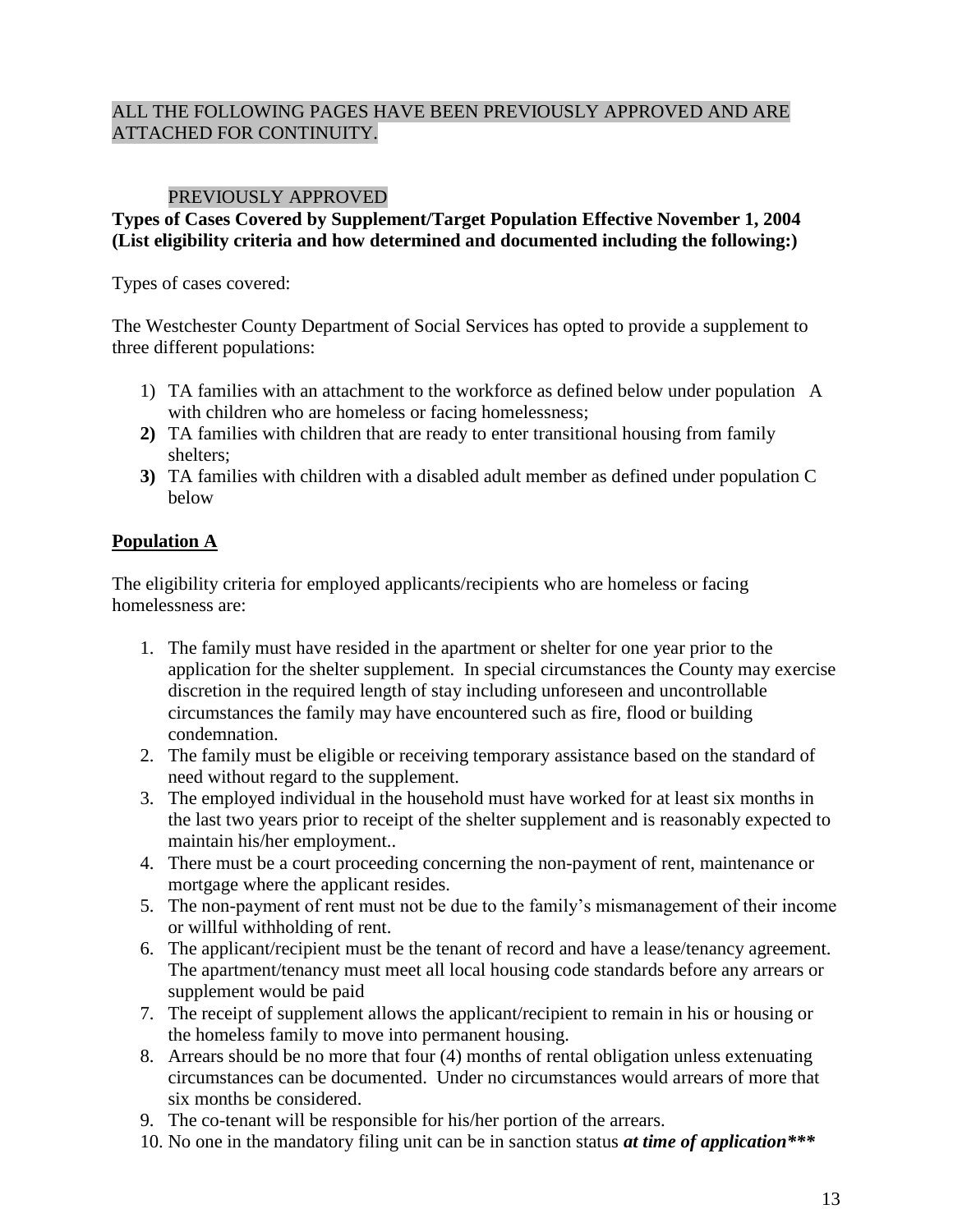- 11. *\*\*\*If the sanctioned member of the household "cures" the non-compliance reason that precipitated the sanction AND ONLY REMAINS SANCTIONED BECAUSE THE SANCTION IS DURATIONAL, the shelter supplement will be RESTORED FOR THE HOUSEHOLD.*
- 12. The household must contain a child under 18 or under 19 and a full-time student
- 13. The household cannot have willfully lost Section 8 assistance within the last two (2) years.
- 14. The household must apply for Section 8 and take the benefit, if offered.
- 15. The household must verify household composition and all non-temporary assistance household members must agree to contribute either their pro rata share of the rent or 30% of their gross income, whichever is less.

#### **Exception:**

If a co-tenant of record is not on TA and is residing in the household, he/she will be deemed responsible for half of the rental obligation.

- 1. The income of all household members and third party contributors must be verified to ensure the family will be able to maintain their tenancy in the future
- 2. The relationship of non-TA household members and third party contributors must be verified to ensure compliancy with TA regulations concerning legal responsibility
- 3. All household members who have no income must apply for **Temporary Assistance.**
- 4. Household members who are not eligible for TA due to immigration status, but without income, will not be expected to contribute.

#### **Restriction of Rent**

As a condition of receiving the shelter supplement, the entire rent must be paid directly to the landlord. If the TA deficit does not cover the entire rent, the customer must verify on a monthly basis that the balance of rent due has been paid.

### **Rebudgeting**

- 1) If a case becomes ineligible for TA , the shelter supplement must be discontinued. If the closing is due to excess income, eligibility for the RAP program should be explored.
- 2) The shelter supplement should be discontinued if the family moves out of County/State
- 3) If a household member moves out, the standard shelter allowance and supplement allowance must be adjusted based on TA family size.
- 4) If the family moves to a new apartment, the eligibility for the supplement must be reevaluated based on the original criteria under which the supplement was originally approved.

5) Third party contributions must be limited to \$100.per month to assure that the TA family could make up the difference if the contribution was to cease.

**Justification for providing supplement for durationally sanctioned individuals who have now complied but remain sanctioned:**

**Justification:**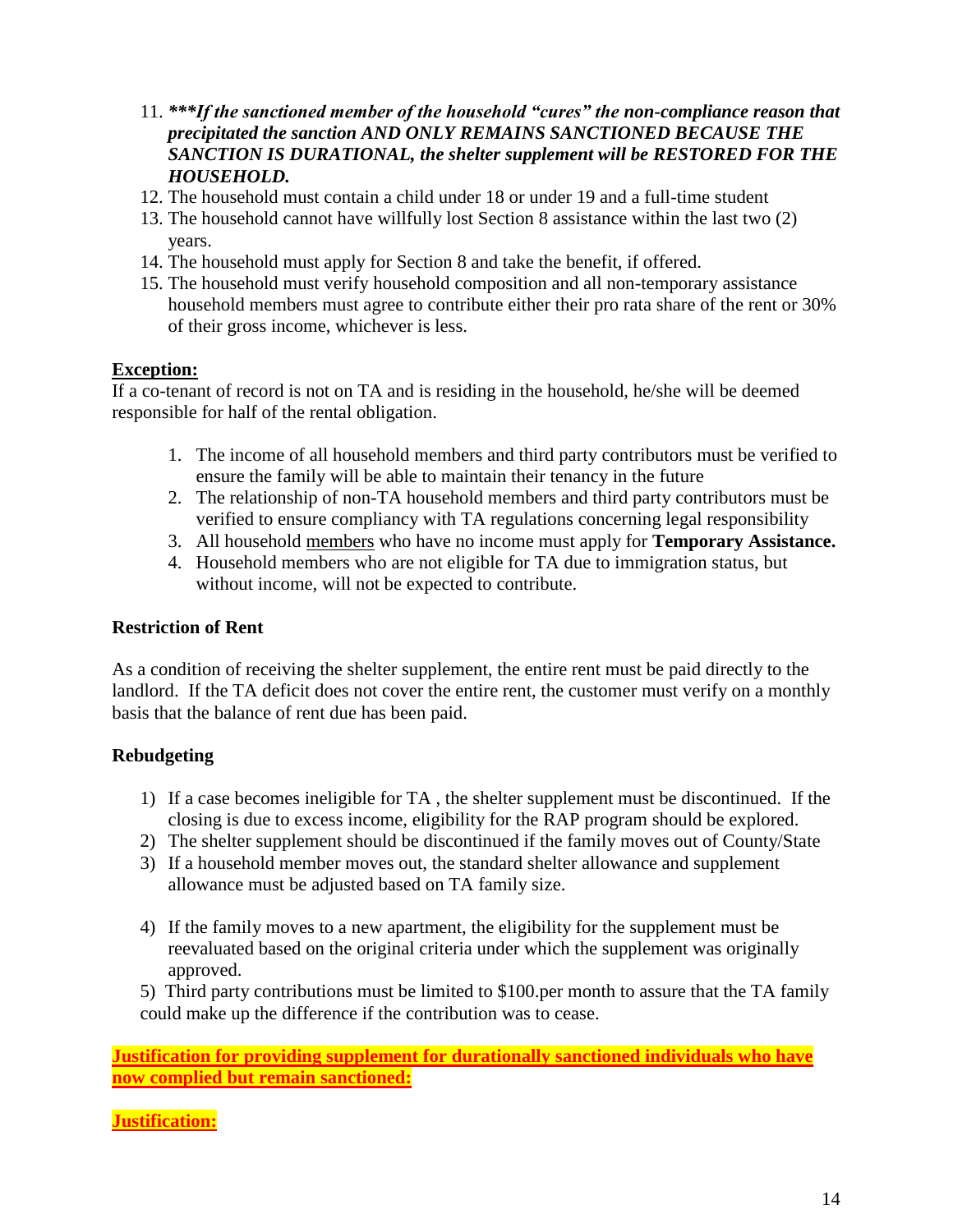- **1) WCDSS firmly believes that it is important to promote self sufficiency by encouraging sanctioned individuals in households with children to cooperate with employment requirements even when they are on a durational sanction;**
- **2) Even with the shelter supplement, apartments at this rate are difficult to find in Westchester County and it is important for the household to be able to retain the affordable housing**
- **3) The maximum cost of the shelter supplement for a household of two is \$314/month and that of a household of 3, \$426/month**
- **4) The typical additional cost for a homeless family case is between \$2657 and \$2922 each month.**

**The average costs per homeless family case are as below:**

| FA         | <b>Budgeted</b><br>\$4,102 | <b>2013 III Quarter forecast</b><br>\$3,982 |
|------------|----------------------------|---------------------------------------------|
| <b>SNF</b> | \$4,164                    | \$4,028                                     |

**The average costs per non-homeless family case are as follows::**

| FA         | <b>Budgeted</b><br>\$1,073 | <b>20113 III Quarter Forecast</b><br>\$1,060 |
|------------|----------------------------|----------------------------------------------|
| <b>SNF</b> | \$1,367                    | \$1,371                                      |

**The forecast, based on historical expenditures, indicates that the average additional cost for a homeless Family Assistance case is \$2922 (3,982-1060);**

**and the average additional cost for a homeless Safety Net Family case is \$2657 (4028-1371).**

### **Previously Approved: Justification**:

With a vacancy made of less than 3% and the average rent in 2002 over the Fair Market Value, it is extremely difficult for TA customers to find affordable housing without some form of subsidy or supplementation in Westchester County. Therefore, Westchester County is opting to provide a supplement to working TA families with children who are homeless or facing homelessness.

The objective of the supplementation is two fold:

- a. To keep families together in the community and avert homelessness
- b. To support national and state goals of encouraging work by providing a supplement tied to a work incentive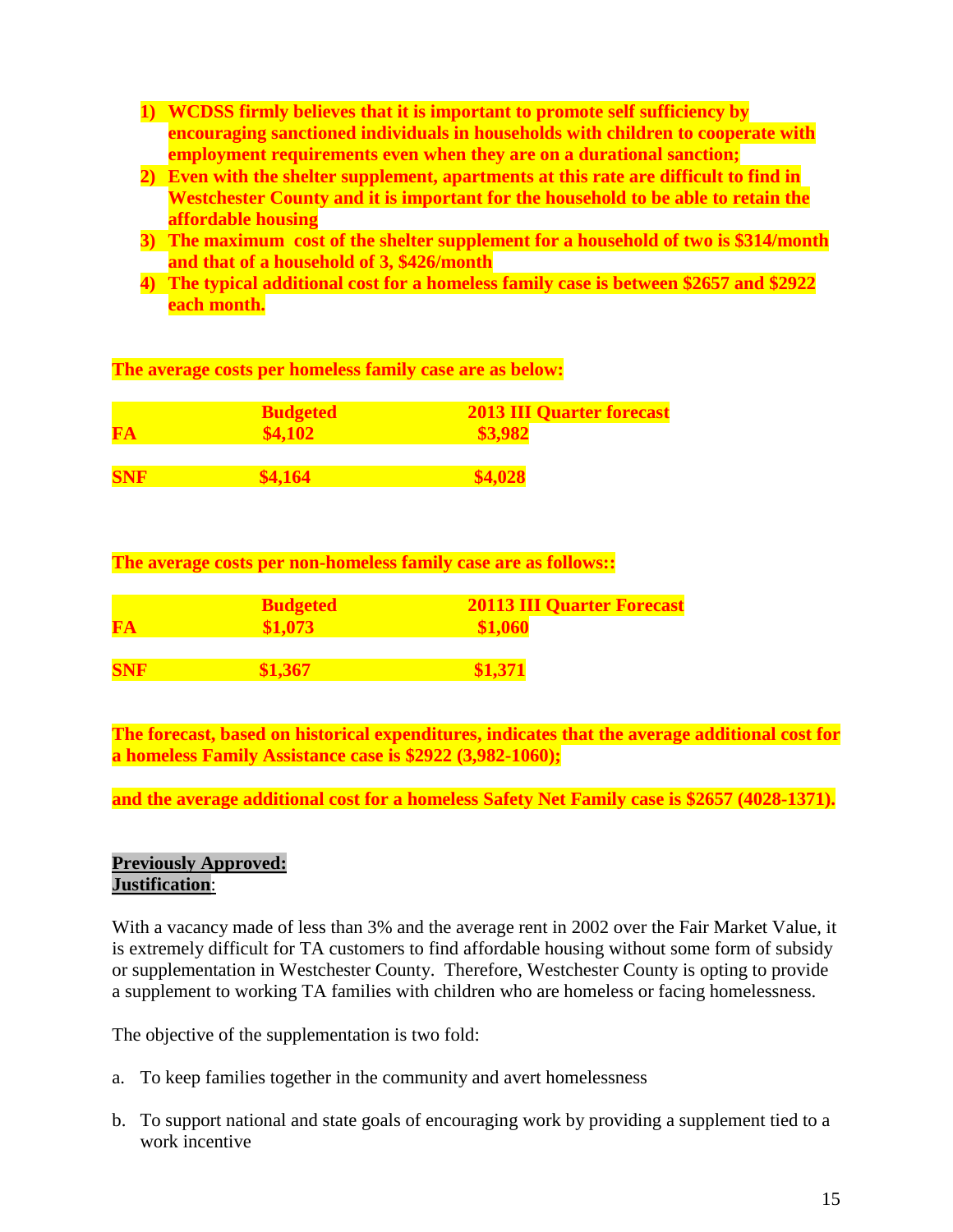## **Cost**

Ninety Homeless families have earned income budgeted. Approximately half of these would fit the supplement parameter.

|                     | <b>GROSS</b> | <b>FEDERAL</b> | <b>STATE</b> | <b>LOCAL</b> |
|---------------------|--------------|----------------|--------------|--------------|
| 45 Families 100% FA | \$460,080    | \$230,040      | \$115,020    | \$115,020    |
|                     |              |                |              |              |
| 45 Families 90% FS  | \$414,072    | \$207,036      | \$103,518    | \$103,518    |
| 10% SN              | \$46,008     |                | \$23,004     | \$23,004     |
|                     |              |                |              |              |
| Max 100% SN         | \$460,080    |                | \$230,040    | \$230,040    |

Taking an average household size of three, the annual cost would be as follows:

Of the 78 families joined to Hedgepeth in the  $1<sup>st</sup>$  seven months of 2003, 13 or 16.7% have earned income and would fit the parameters of the proposed supplement. If we can annualize the numbers approximately 22 families would meet the supplement parameters. **The expanded criteria for population A would potentially make 2 additional families per month eligible for the supplement, or an additional 24 families per year.** The average applied income is \$310/case, leaving a cash grant of \$515.

|            | <b>GROSS</b> | <b>FEDERAL</b> | <b>STATE</b> | <b>LOCAL</b> |
|------------|--------------|----------------|--------------|--------------|
| 22 100% FA | \$134,640    | \$67,320       | \$33,660     | \$33,660     |
| 46 100% FA | \$281,520    | \$140,760      | \$70,380     | \$70,380     |
| 90% FA     | \$121,176    | \$60,588       | \$30,294     | \$30,294     |
|            | \$253,368    | \$126,684      | \$63,342     | \$63,342     |
| 10% SN     | \$13,464     |                | \$6,732      | \$6,732      |
|            | \$28,153     |                | \$14,076     | \$14,076     |
| 100% SN    | \$134,640    |                | \$67,320     | \$67,320     |
|            | \$281,520    |                | \$140,760    | \$140,760    |

### **Population B**

Families that are ready to enter transitional housing from family shelter.

The eligibility criteria for these customers would be:

- 1) The family must be long term residents of the shelter system prior to the application for the shelter supplement. In special circumstances the County may exercise discretion in the required length of stay as described in Population A, 1.
- 2) 2)The family must be eligible or receiving temporary assistance based on the standard of need without regard to the supplement
- **3) The family must be compliant with their ILP for the last 4 months including compliance with Shelter Rules and Regulations**
- **4)** No one in the mandatory filing unit can be in sanction status *at time of application\*\*\**.
- **5)** *\*\*\*If the sanctioned member of the household "cures" the non-compliance reason that precipitated the sanction AND ONLY REMAINS SANCTIONED BECAUSE THE*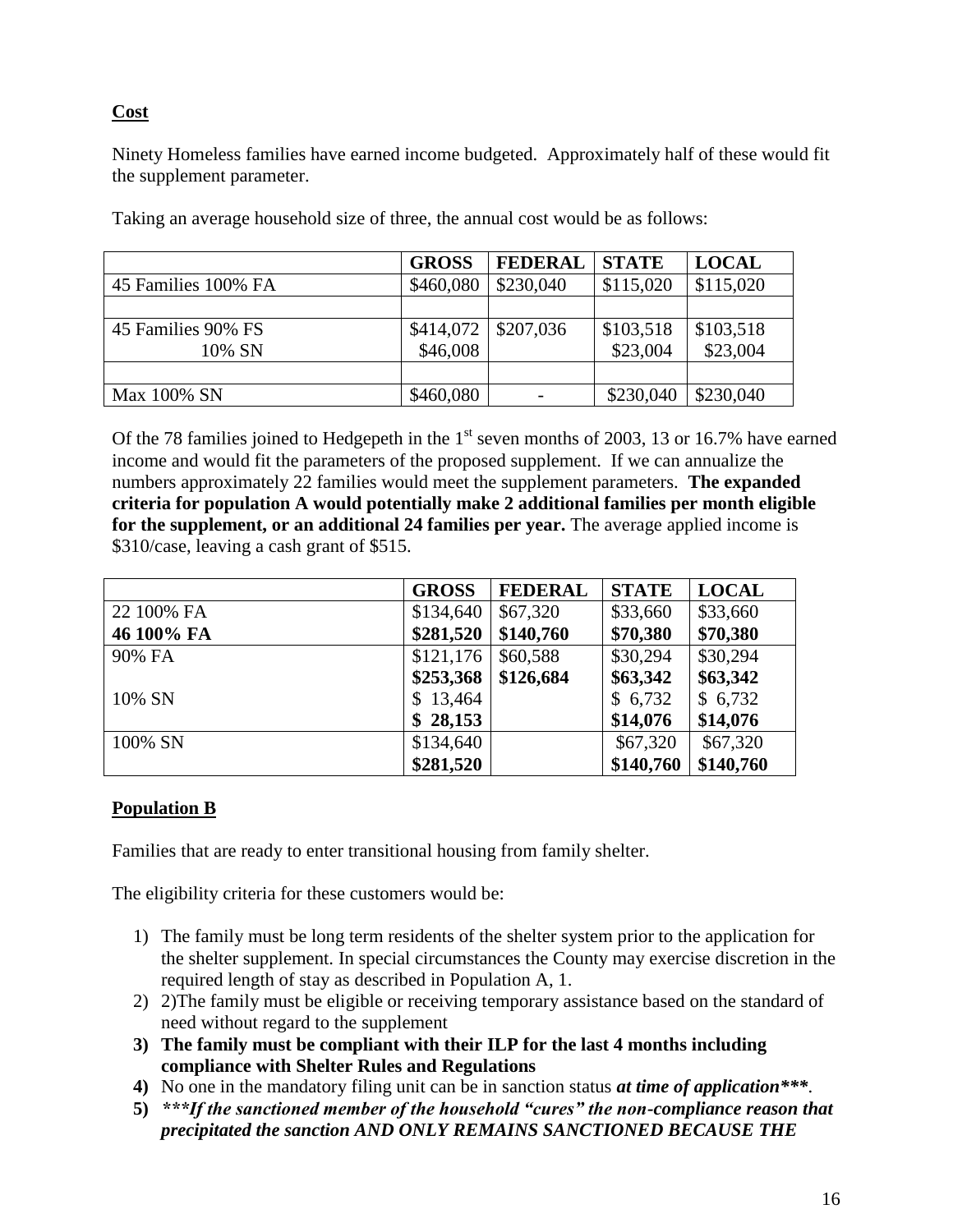### *SANCTION IS DURATIONAL, the shelter supplement will be RESTORED FOR THE HOUSEHOLD.*

- **6)** The household must contain a child under 18 or under 19 and a full-time student
- **7)** The household cannot have willfully lost Section 8 assistance within the last two (2) years
- **8)** The household must apply for Section 8 and take the benefit, if offered
- **9)** The household must verify household composition and all non-temporary assistance household members must agree to contribute either their pro rata share of the rent or 30% of their gross income, whichever is less

### **Exception:**

- 10) If a co-tenant of record is not on TA and will be residing in the household, he/she will be deemed responsible for half of the rental obligation.
- 11) Third party contributions must be limited to \$100.00 monthly to assure that the TA family could make up the difference if the contribution were to cease.
- 12) The apartment/tenancy must meet all local housing code standards before any supplement would be paid.
- 13) The income of all household members and third party contributors must be verified to ensure the family will be able to maintain their tenancy in the future
- 14) The relationship of non-TA household members and third party contributors must be verified to ensure compliancy with TA regulations concerning legal responsibility
- 15) All household members who have no income must apply for public assistance
- 16) Household members who are not eligible for TA due to immigration status, but without income, will not be expected to contribute

#### **Restriction of Rent**

As a condition of receiving the shelter supplement, the entire rent must be paid directly to the landlord. If the TA deficit does not cover the entire rent, the customer must verify on a monthly basis that the balance of rent due has been paid.

#### **Rebudgeting**

- 1) If a case becomes ineligible for TA, the shelter supplement must be discontinued. If the closing is due to excess income, eligibility for the RAP program should be explored
- 2) The shelter supplement should be discontinued if the family moves out of County/State
- 3) If a household member moves out, the standard shelter allowance and the shelter supplement must be adjusted based on the TA family size.
- 4) If the family moves to a new apartment, the eligibility for the supplement must be reevaluated based on the original criteria under which the supplement was originally approved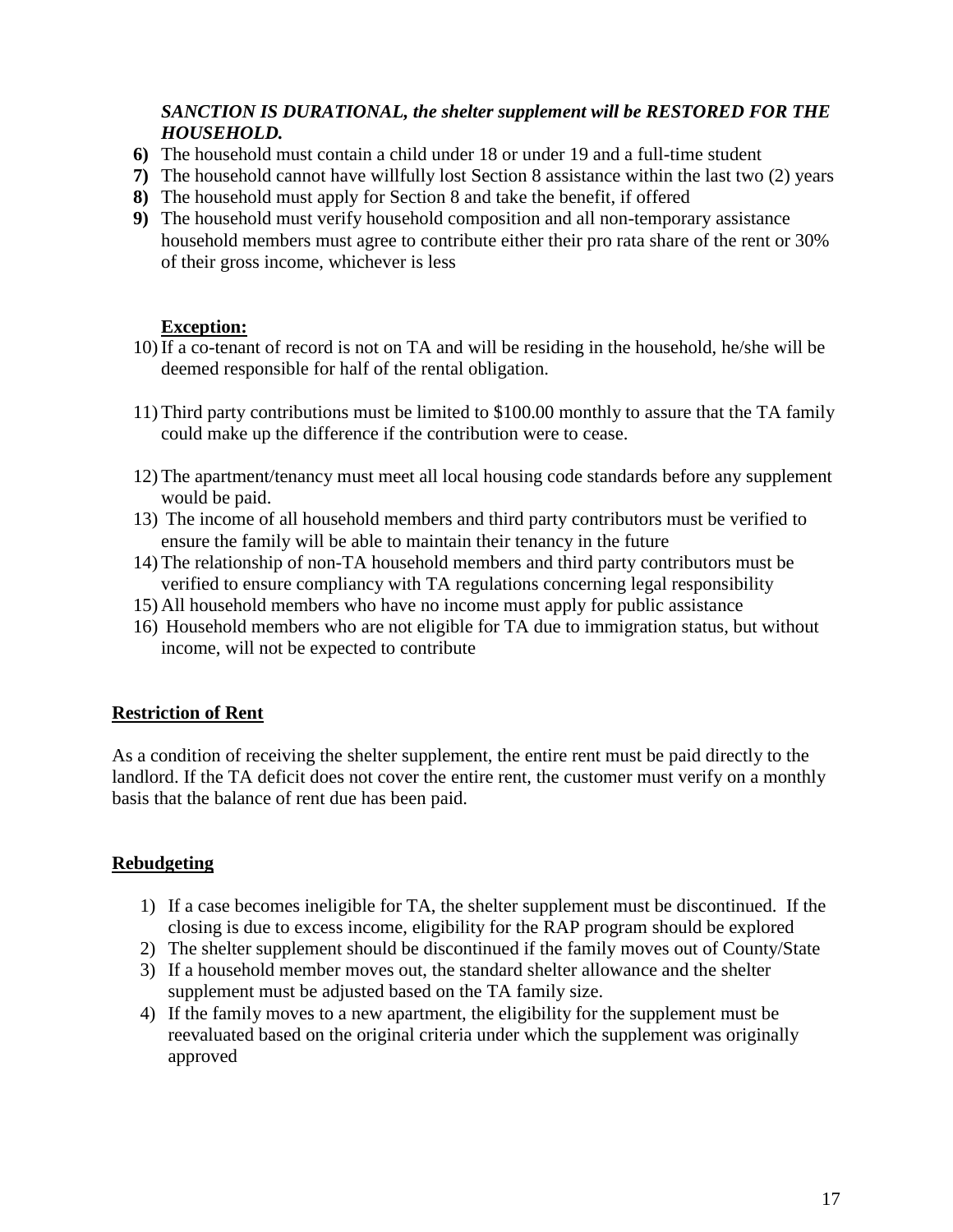#### **COST**

15 families per month are referred to transitional housing. All of these families qualify for a supplement. We estimate that 10 families per month would secure housing with the supplement, the annual cost would be:

Gross Federal State Local 120 families 100% FA \$1,226,880 \$613,440 \$306,720 \$306,720

**Justification for providing supplement for durationally sanctioned individuals who have now complied but remain sanctioned:**

#### **Justification:**

- **1) WCDSS firmly believes that it is important to promote self sufficiency by encouraging sanctioned individuals in households with children to cooperate with employment requirements even when they are on a durational sanction;**
- **2) Even with the shelter supplement, apartments at this rate are difficult to find in Westchester County and it is important for the household to be able to retain the affordable housing**
- **3) The maximum cost of the shelter supplement for a household of two is \$314/month and that of a household of 3, \$426/month**
- **4) The typical additional cost for a homeless family case is between \$2657 and \$2922 each month.**

**The average costs per homeless family case are as below:**

| FA         | <b>Budgeted</b><br>\$4,102 | <b>2013 III Quarter forecast</b><br>\$3,982 |
|------------|----------------------------|---------------------------------------------|
| <b>SNF</b> | \$4,164                    | \$4,028                                     |

**The average costs per non-homeless family case are as follows::**

|            | <b>Budgeted</b> | <b>20113 III Quarter Forecast</b> |
|------------|-----------------|-----------------------------------|
| FA         | \$1,073         | \$1,060                           |
| <b>SNF</b> | \$1,367         | \$1,371                           |

**The forecast, based on historical expenditures, indicates that the average additional cost for a homeless Family Assistance case is \$2922 (3,982-1060);**

**and the average additional cost for a homeless Safety Net Family case is \$2657 (4028-1371).**

#### **Population C**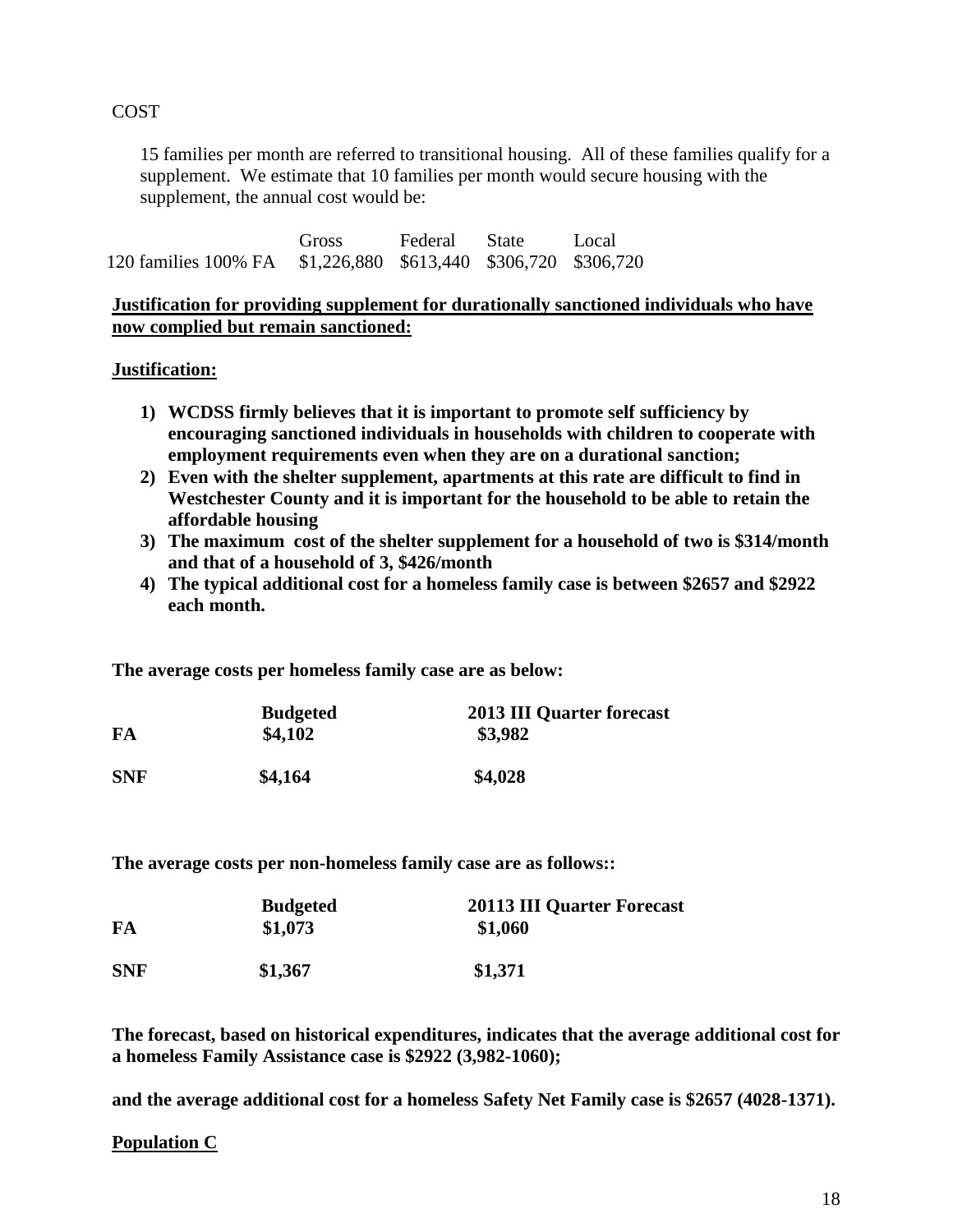The eligibility criteria for applicants/recipients disabled and/or receiving benefits who are homeless or facing homelessness are:

- 1. The family must have resided in the apartment or shelter for one year prior to the application for the shelter supplement. In special circumstances the County may exercise discretion in the required length of stay including unforeseen and uncontrollable circumstances the family may have encountered such as fire, flood or building condemnation.
- 2. The family must be eligible or receiving temporary assistance based on the standard of need without regard to the supplement.
- 3. There must be a court proceeding concerning the non-payment of rent, maintenance or mortgage where the applicant resides.
- 4. The non-payment of rent must not be due to the family's mismanagement of their income or willful withholding of rent.
- 5. The applicant/recipient must be the tenant of record and have a lease/tenancy agreement. The apartment/tenancy must meet all local housing code standards before any arrears or supplement would be paid
- 6. The receipt of supplement allows the applicant/recipient to remain in his or housing or the homeless family to move into permanent housing.
- 7. Arrears should be no more that four (4) months of rental obligation unless extenuating circumstances can be documented. Under no circumstances would arrears of more that six months be considered.
- 8. The co-tenant will be responsible for his/her portion of the arrears.
- 9. No one in the mandatory filing unit can be in sanction status *at time of application\*\*\**.
- 10. *\*\*\*If the sanctioned member of the household "cures" the non-compliance reason that precipitated the sanction AND ONLY REMAINS SANCTIONED BECAUSE THE SANCTION IS DURATIONAL, the shelter supplement will be RESTORED FOR THE HOUSEHOLD.*
- 11. The household must contain a child under 18 or under 19 and a full-time student in secondary school.
- 12. The household cannot have willfully lost Section 8 assistance within the last two (2) years.
- 13. The household must apply for Section 8 and take the benefit, if offered.
- 14. The household must verify household composition and all non-temporary assistance household members must agree to contribute either their pro rata share of the rent or 30% of their gross income, whichever is less.

### **Exception:**

- 1) If a co-tenant of record is not on TA and is residing in the household, he/she will be deemed responsible for half of the rental obligation.
- 2) The income of all household members and third party contributors must be verified to ensure the family will be able to maintain their tenancy in the future.
- 3) The relationship of non-TA household members and third party contributors must be verified to ensure compliancy with TA regulations concerning legal responsibility
- 4) All household members who have no income must apply for public assistance.
- 5) Household members who are not eligible for TA due to immigration status, but without income, will not be expected to contribute.

### **Restriction of Rent**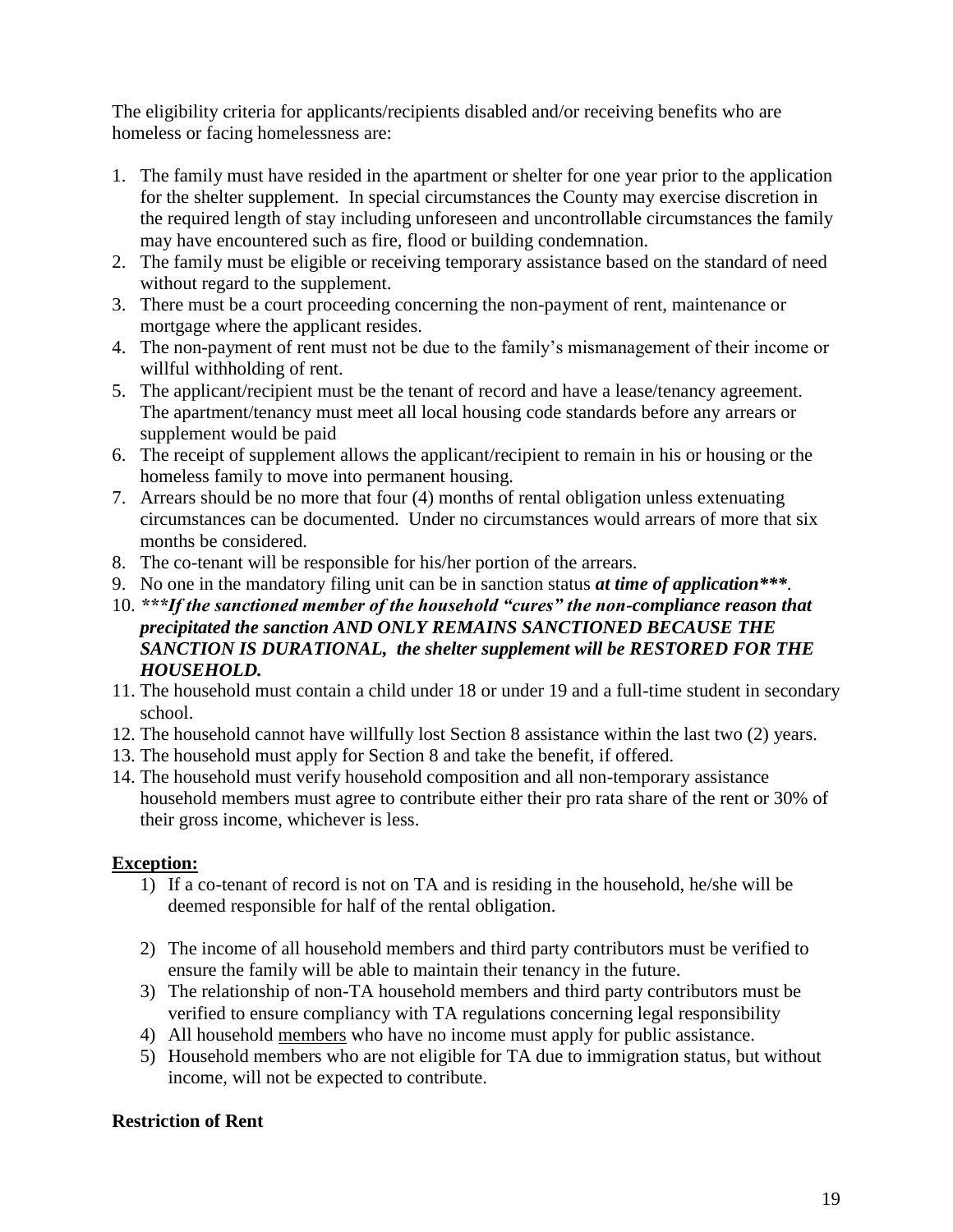As a condition of receiving the shelter supplement, the entire rent must be paid directly to the landlord. If the TA deficit does not cover the entire rent, the customer must verify on a monthly basis that the balance of rent due has been paid.

# **Rebudgeting**

- 1. If a case becomes ineligible for TA , the shelter supplement must be discontinued. If the closing is due to excess income, eligibility for the RAP program should be explored.
- 2. The shelter supplement should be discontinued if the family moves out of County/State
- 3. If a household member moves out, the standard shelter allowance and supplement allowance must be adjusted based on TA family size.
- 4. If the family moves to a new apartment, the eligibility for the supplement must be reevaluated based on the original criteria under which the supplement was originally approved.
- 5. Third party contributions must be limited to \$100.per month to assure that the TA family could make up the difference if the contribution was to cease.

#### **Previously approved: Justification**:

With a vacancy made of less than 3% and the average rent in 2002 over the Fair Market Value, it is extremely difficult for TA customers to find affordable housing without some form of subsidy or supplementation in Westchester County. Therefore, Westchester County is opting to provide a supplement to working TA families with children who are homeless or facing homelessness.

The objective of the supplementation is two fold:

- a. To keep families together in the community and avert homelessness
- b. To support national and state goals of encouraging work by providing a supplement tied to a work incentive

### **Cost**

Approximately 1,300 families have a family member that receives social security and/or SSI With the recent change in SSI budgeting and our review of the reasons for homelessness of current homeless families, we project that two families per month would be potentially eligible for the supplement.

Taking an average household size of three, the annual cost would be as follows:

|                     |                          | GROSS   FEDERAL   STATE |          | <b>LOCAL</b>       |
|---------------------|--------------------------|-------------------------|----------|--------------------|
| 24 Families 100% FA | $$245,376 \mid $122,688$ |                         | \$61,344 | $\frac{$61,344}{}$ |

#### **Application and Checklist**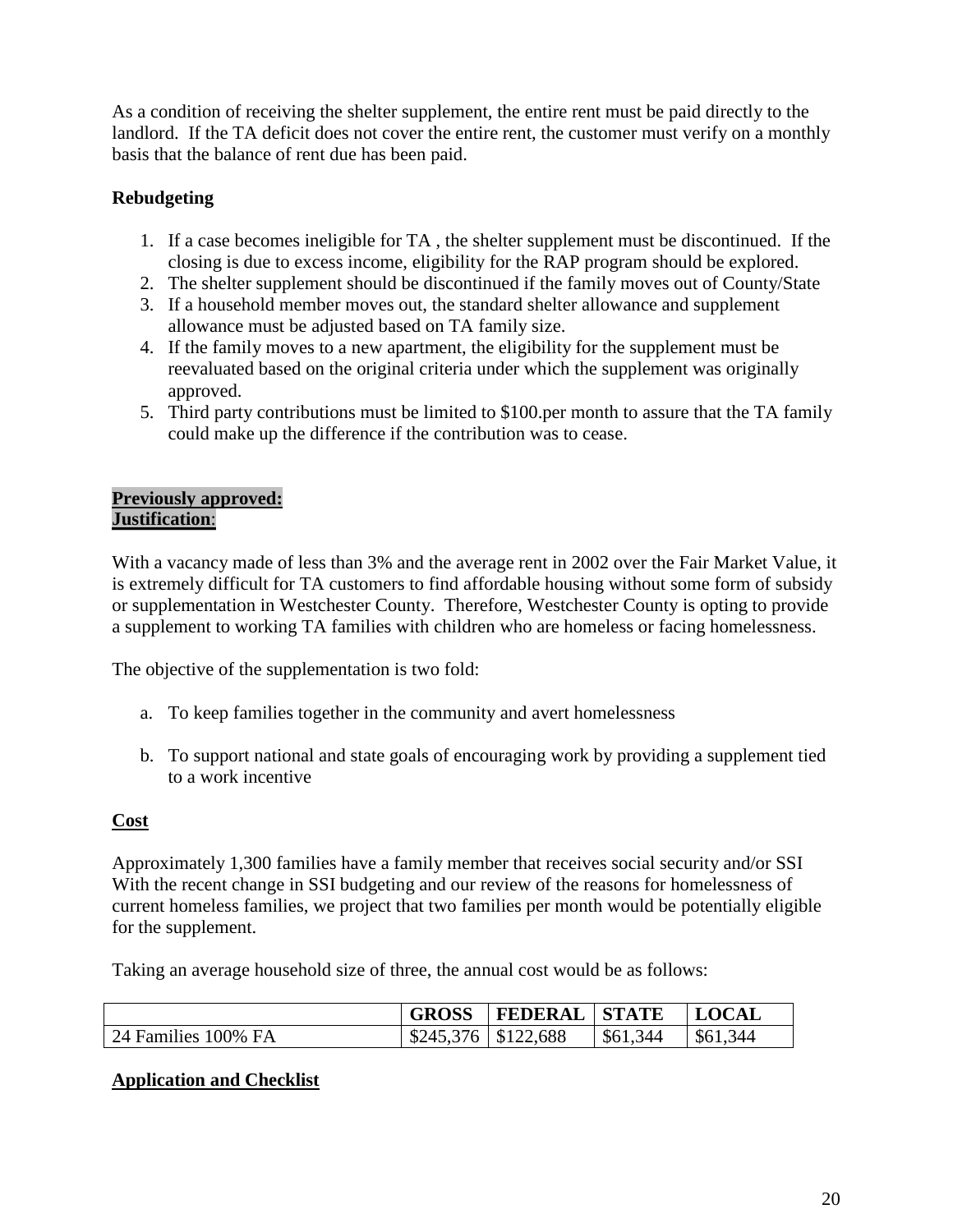Shelter Supplement applicants must complete a #2921. Additionally, a Shelter Supplement Checklist must be completed by the eligibility worker and accompany the #2921 with supporting documentation.

 Recipients of PA need not complete a new application, however, the Shelter Supplement Checklist must be completed and supporting documentation provided.

**Justification for providing supplement for durationally sanctioned individuals who have now complied but remain sanctioned:**

#### **Justification:**

- **1) WCDSS firmly believes that it is important to promote self sufficiency by encouraging sanctioned individuals in households with children to cooperate with employment requirements even when they are on a durational sanction;**
- **2) Even with the shelter supplement, apartments at this rate are difficult to find in Westchester County and it is important for the household to be able to retain the affordable housing**
- **3) The maximum cost of the shelter supplement for a household of two is \$314/month and that of a household of 3, \$426/month**
- **4) The typical additional cost for a homeless family case is between \$2657 and \$2922 each month.**

**The average costs per homeless family case are as below:**

| FA         | <b>Budgeted</b><br>\$4,102 | <b>2013 III Quarter forecast</b><br>\$3,982 |
|------------|----------------------------|---------------------------------------------|
| <b>SNF</b> | \$4,164                    | \$4,028                                     |

**The average costs per non-homeless family case are as follows::**

| FA         | <b>Budgeted</b><br>\$1,073 | <b>20113 III Quarter Forecast</b><br>\$1,060 |
|------------|----------------------------|----------------------------------------------|
| <b>SNF</b> | \$1,367                    | \$1,371                                      |

**The forecast, based on historical expenditures, indicates that the average additional cost for a homeless Family Assistance case is \$2922 (3,982-1060);**

**and the average additional cost for a homeless Safety Net Family case is \$2657 (4028-1371).**

**Copies of all eligible and ineligible packets should be forwarded to: Central Program Office and Medical Administration 112 East Post Road-5 th Floor White Plains, NY 10601 Attention: Central Program Office**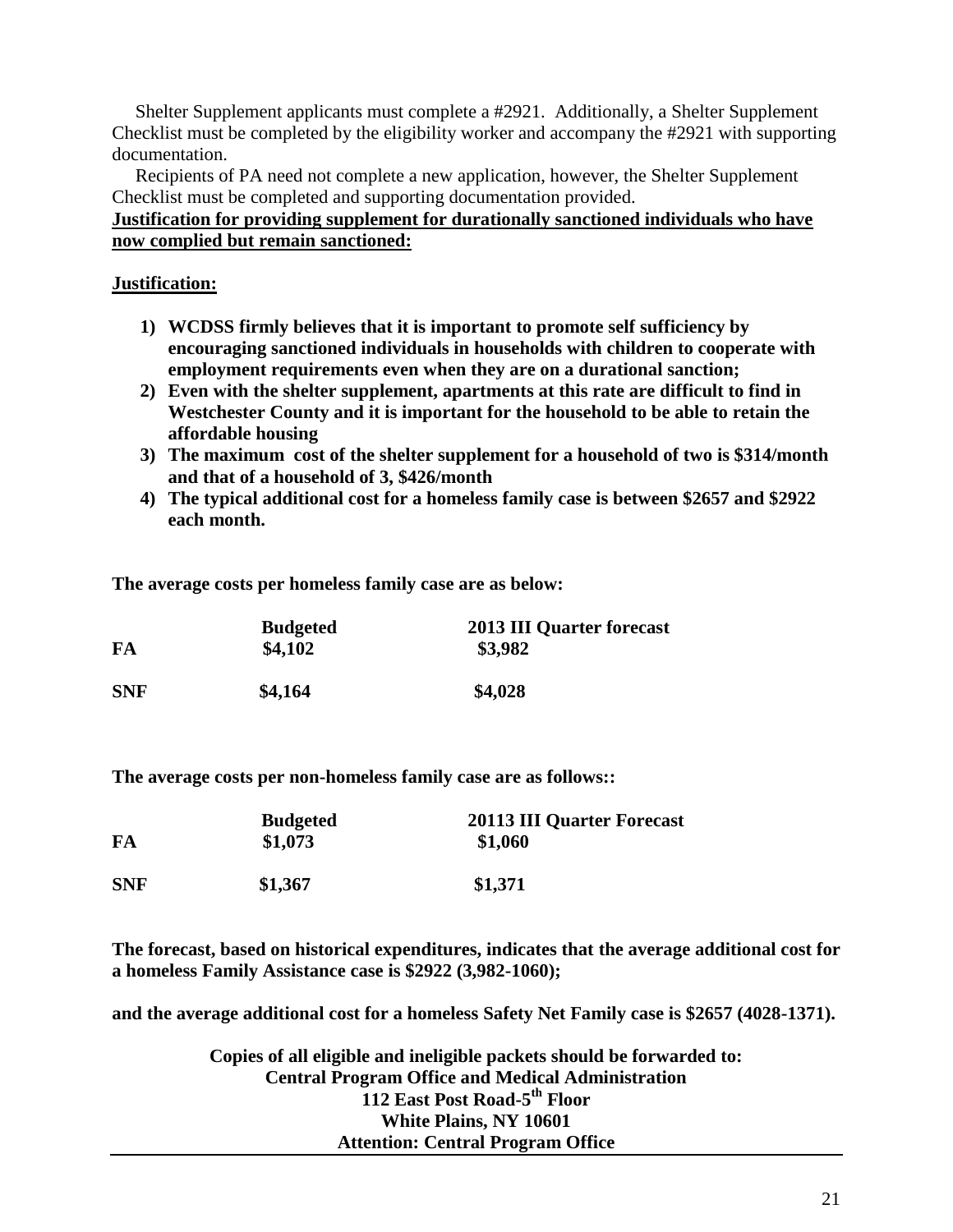#### Previously Approved

#### **SHELTER SUPPLEMENT CHECKLIST**

| Case Name: |
|------------|
|------------|

Case Number:

#### $SECTION A - (all)$

- 1) Is the family eligible for Temporary Assistance based on the Standard of Need without regard to the Supplement?<br>
If Yes, continue If No, evaluate for RAP
- 2) Does the household contain a child under 18 or under 19 and a full time student? \_\_\_\_If Yes, continue \_\_\_\_If No, stop/ineligible
- 3) Has the household applied for or is is willing to apply for and accept the benefit from Section 8?

\_\_\_If Yes, continue \_\_\_If No, stop/ineligible Date of Application \_\_\_\_\_\_\_\_\_\_\_

- 4) Has the household willfully lost Section 8 in the last two years? If No, continue If Yes, stop/ineligible
- 5) Is any member of the mandatory filing unit sanctioned ? \_\_\_If No, continue \_\_\_If Yes, stop/ineligible
- 6) Are all household members who have no income willing to apply for TA? \_\_\_ If Yes, continue \_\_\_If No, stop/ineligible
- 7) Are all non-TA household members willing to agree to contribute their pro rata share of the rent or 30% of their gross income whichever is less? If Yes, continue  $\qquad \qquad$  If No, stop/ineligible
- 8) Are all household members and third party contributors willing to have their income verified to ensure the family will be able to maintain their tenancy in the future? If Yes, continue  $\qquad \qquad$  If No, stop/ineligible
- 9) Is the applicant/recipient willing to have his/her entire rent restricted to the landlord and willing to verify payment of rent on a monthly basis?

\_\_\_\_If Yes, continue \_\_\_\_If No, stop/ineligible

### **If working TA family, complete Section B. If TA family from shelter, complete Section C. If TA family with disabled adult member, complete Section D.** SECTION B

1) Has the family resided in the apartment or shelter for one year prior to the Application for the Shelter Supplement? \_\_\_\_\_\_\_If Yes, continue \_\_\_\_\_\_\_If No, stop/ineligible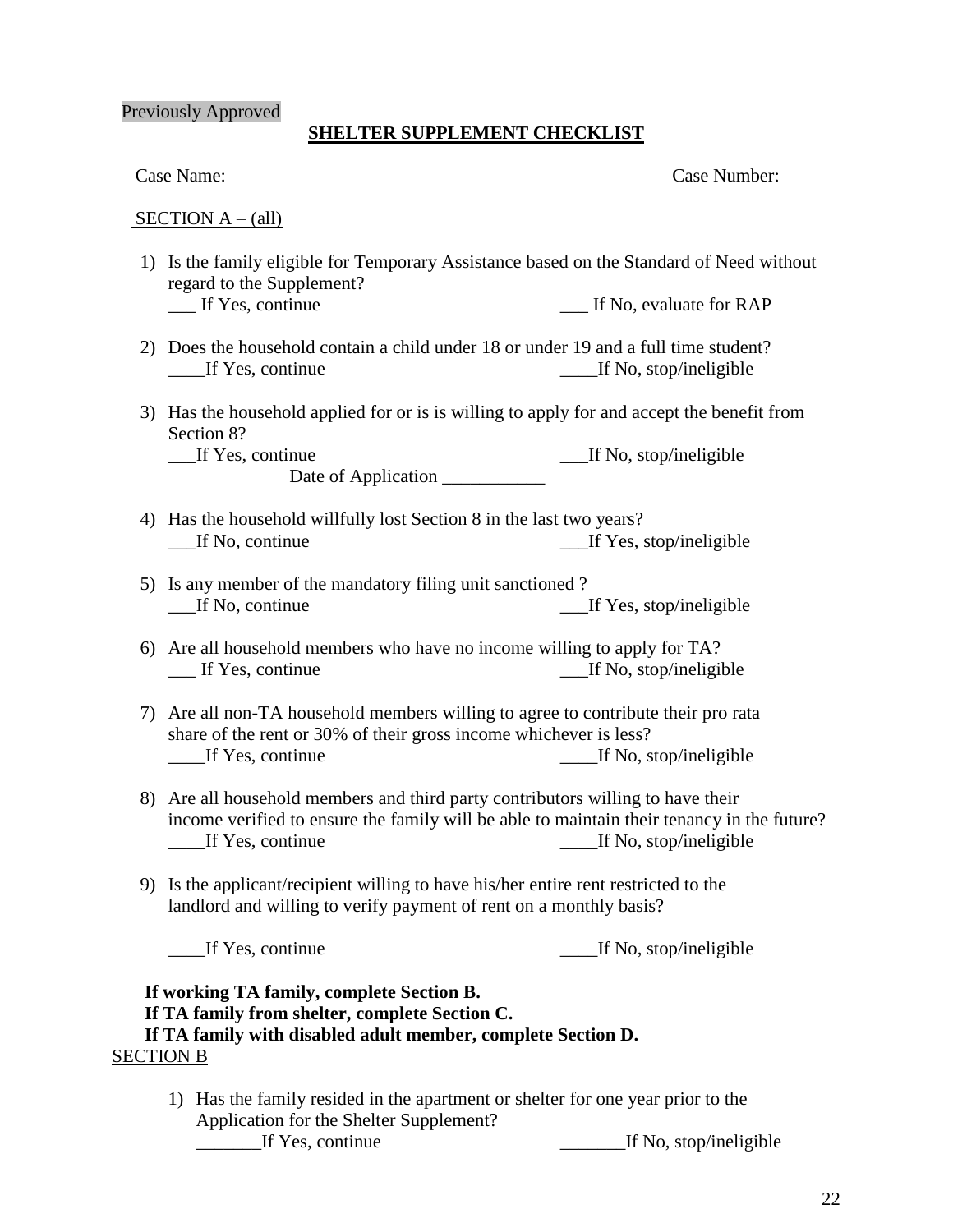2) a. Has the employed individual in the household w**orked for six months or more during the past two years?**

|                  | If Yes, continue                                                                                                                 | If No, stop/ineligible                                                                                   |  |
|------------------|----------------------------------------------------------------------------------------------------------------------------------|----------------------------------------------------------------------------------------------------------|--|
|                  | 2) b. Is the employed individual in the household reasonably expected to stay<br>employed?                                       |                                                                                                          |  |
|                  | If Yes, continue                                                                                                                 | If No, stop/ineligible                                                                                   |  |
|                  | or mortgage?<br>__If Yes, continue                                                                                               | 3) Is there a court proceeding concerning the non-payment of rent, maintenance<br>If No, stop/ineligible |  |
|                  | 4) Is the non-payment of rent to the family's mismanagement of their income or<br>willful withholding of rent?                   |                                                                                                          |  |
|                  | _IF No, continue                                                                                                                 | _____If Yes, stop/ineligible                                                                             |  |
|                  | 5) Is the applicant/recipient the tenant of record with a lease/tenancy agreement?<br>If No, stop/ineligible<br>If Yes, continue |                                                                                                          |  |
|                  | 6) Will the receipt of the supplement allow the applicant/recipient to remain in<br>his/her housing?                             |                                                                                                          |  |
|                  | If Yes, continue                                                                                                                 | If No, stop/ineligible                                                                                   |  |
|                  | 7) Are arrears more than six months of rental obligation?<br>If No, continue                                                     | If Yes, stop/ineligible                                                                                  |  |
|                  | If more than 4 months, explain:                                                                                                  | Please note: Arrears can be authorized for 4 months, max. /6 months<br>under extenuating circumstances.  |  |
|                  |                                                                                                                                  |                                                                                                          |  |
| <b>SECTION C</b> |                                                                                                                                  |                                                                                                          |  |
|                  | Application for the Shelter Supplement?                                                                                          | 1) Has the family resided in Westchester County for one year prior to the                                |  |
|                  | If Yes, continue                                                                                                                 | If No, stop/eneligible                                                                                   |  |
| 2)               | Is the family compliant with their ILP for the last 4 months including<br>compliance with Shelter Rules and Regulations?         |                                                                                                          |  |
| <b>SECTION D</b> | If Yes, continue                                                                                                                 | If No, stop/ineligible                                                                                   |  |
|                  |                                                                                                                                  | 1) Has the family resided in the apartment or shelter for one year prior to the application              |  |

for the Shelter Supplement? Let Yes, continue Let No, stop/ineligible